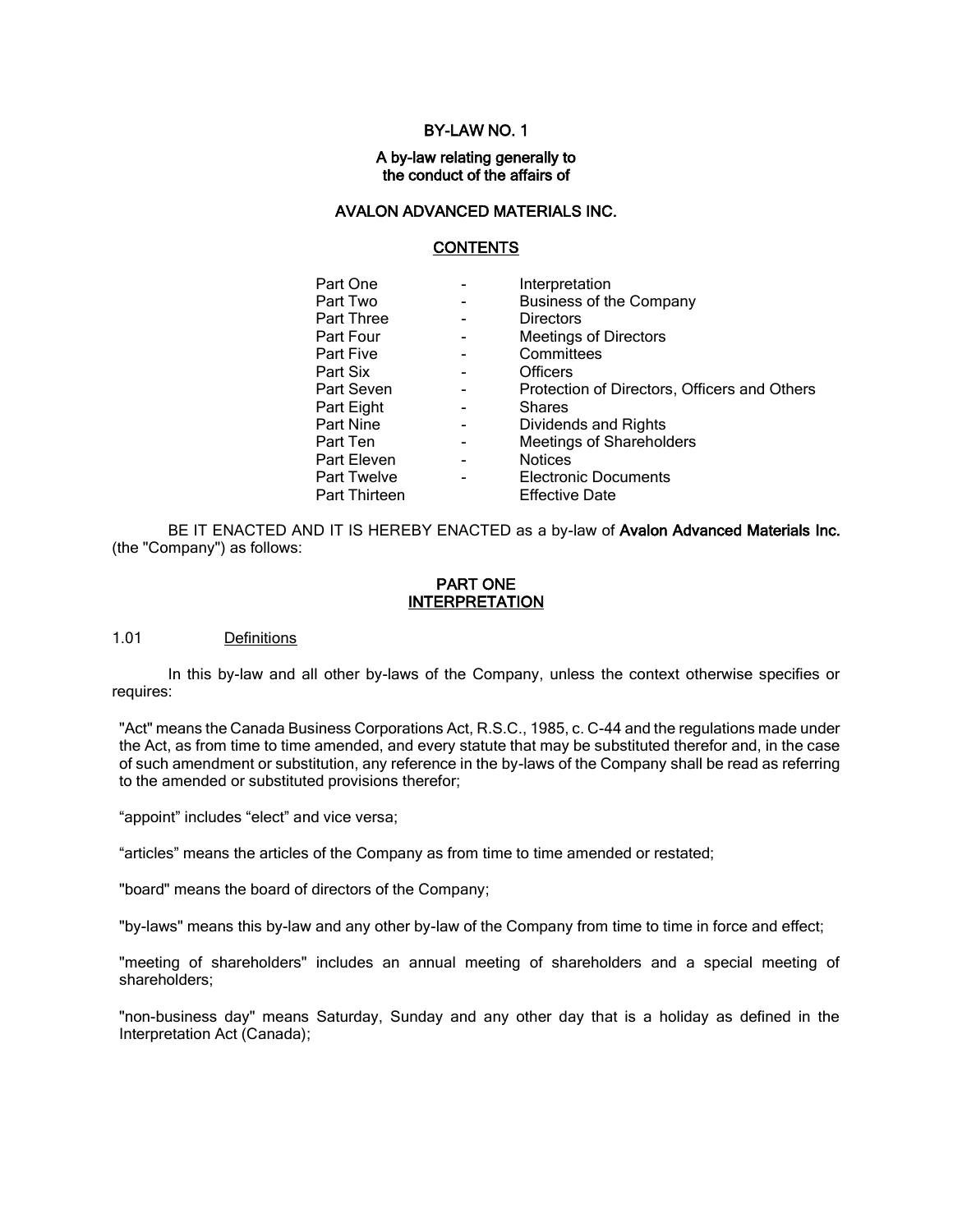"recorded address" means in the case of a shareholder, their address as recorded in the securities register; and in the case of joint shareholders, the address appearing in the securities register in respect of such joint holding, or the first address so appearing if there are more than one; and in the case of a director, officer, auditor or member of a committee of the board, their latest address as recorded in the records of the Company;

"signing officer" means, in relation to any instrument, any person authorized to sign the same on behalf of the Company by section [2.04](#page-1-0) or by a resolution passed pursuant to section [2.04;](#page-1-0) and

"special meeting of shareholders" includes a meeting of any class or classes of shareholders, and means a special meeting of all shareholders entitled to vote at an annual meeting of shareholders.

All terms contained in the by-laws that are not otherwise defined in the by-laws and which are defined in the Act, such as "resident Canadian", shall have the meanings given to such terms in the Act.

Words importing the singular shall include the plural and vice-versa; and the word "persons" shall include individuals, bodies corporate, partnerships, associations, personal representatives and any number or aggregate of persons.

The headings used in the by-laws are inserted for reference purposes only, and are not to be considered or taken into account in construing the terms or provisions thereof, or to be deemed in any way to clarify, modify or explain the effect of any such terms or provisions.

#### 1.02 Conflicts with Laws

In the event of any inconsistencies between the by-laws and mandatory provisions of the Act, the provisions of the Act shall prevail.

#### PART TWO BUSINESS OF THE COMPANY

#### 2.01 Registered Office

Unless changed in accordance with the Act, the registered office of the Company shall be in the province in Canada from time to time specified in the articles and at such address within such province as the directors may from time to time determine.

## 2.02 Corporate Seal

The Company may, but need not, adopt a corporate seal and if one is adopted it shall be in such form as the directors may by resolution adopt from time to time.

### 2.03 Financial Year

The first financial period of the Company and thereafter the fiscal year of the Company shall terminate on such date as the directors may by resolution determine.

### <span id="page-1-0"></span>2.04 Execution of Instruments

Subject to section [2.06,](#page-2-0) contracts, documents or instruments in writing requiring the signature of the Company may be signed on behalf of the Company by any one officer or director. The directors are authorized from time to time by resolution to appoint any officer or officers or any other person or persons on behalf of the Company either to sign contracts, documents or instruments in writing generally or to sign specific contracts, documents or instruments in writing. In addition, any director or officer who may execute contracts, documents or instruments in writing, on behalf of the Company, may direct the manner in which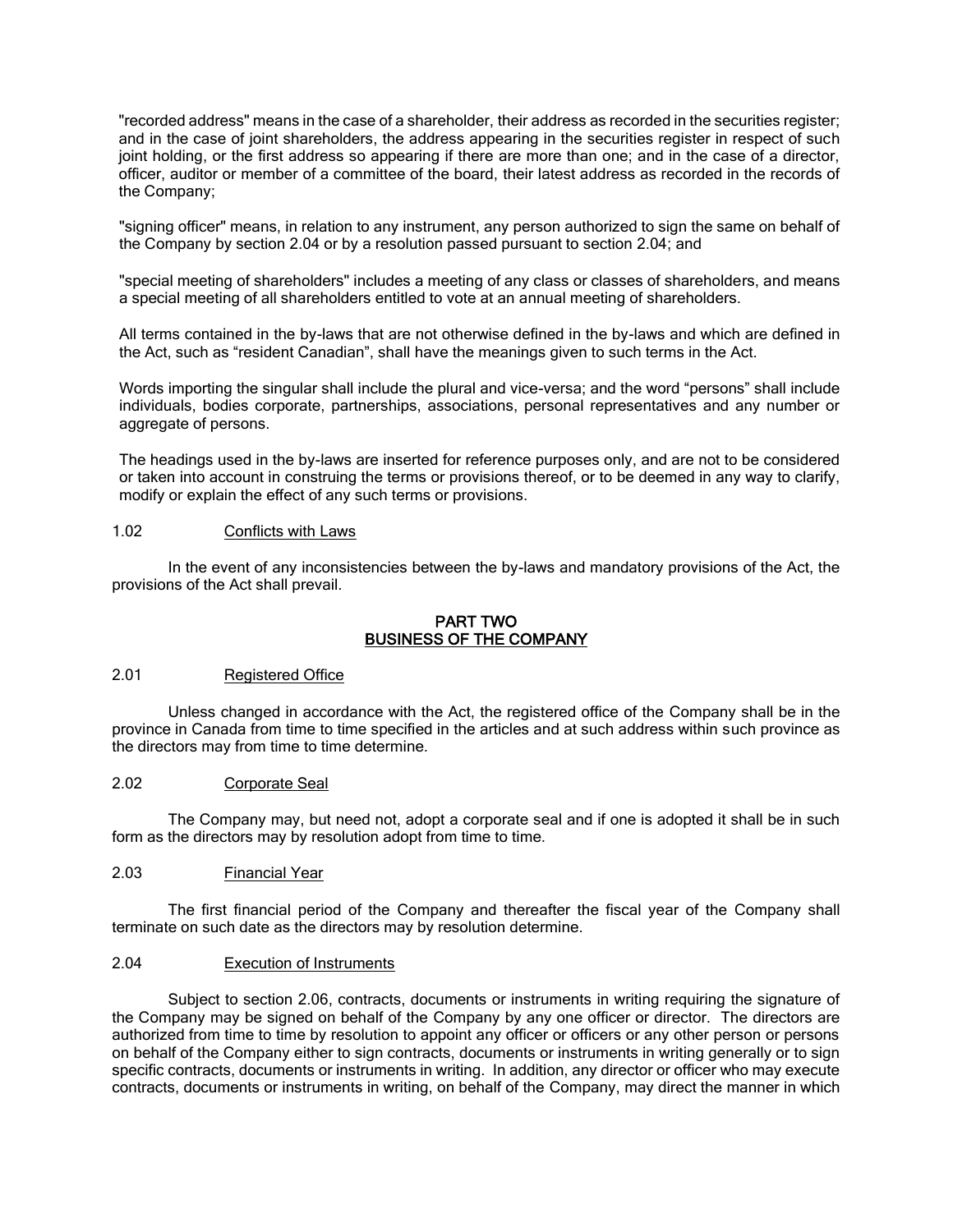and the person or persons by whom any particular contract, document or instrument in writing, or class thereof, may or shall be executed and delivered on behalf of the Company.

The signature or signatures of any officer or director of the Company and of any officer or officers, person or persons appointed as set out above by resolution of the directors may, if specifically authorized by resolution of the directors, be printed, engraved, lithographed or otherwise mechanically or electronically reproduced upon all contracts, documents or instruments in writing or bonds, debentures or other securities of the Company executed or issued by or on behalf of the Company, and all contracts, documents or instruments in writing or securities of the Company on which the signature or signatures of any of the foregoing officers, directors or persons shall be so reproduced, as authorized by resolution of the directors, shall be deemed to have been manually signed by such officers, directors or persons whose signature or signatures is or are so reproduced, and shall be as valid to all intents and purposes as if they had been signed manually, and notwithstanding that the officers, directors or persons whose signature or signatures is or are so reproduced may have ceased to hold office at the date of the delivery or issue of such contracts, documents or instruments in writing or securities of the Company.

The corporate seal of the Company may, when required, be affixed to contracts, documents or instruments in writing signed as set out above or by an officer or officers, person or persons appointed as set out above by resolution of the board of directors, although a document is not invalid merely because a corporate seal is not affixed to it.

The term "contracts, documents or instruments in writing" as used in this by-law shall include deeds, mortgages, hypothecs, charges, conveyances, transfers and assignments of property, real or personal, immovable or movable, agreements, releases, receipts and discharges for the payment of money or other obligations, conveyances, transfers and assignments of securities and all paper writings.

### 2.05 Banking Arrangements

The banking business of the Company including, without limitation, the borrowing of money and the giving of security therefor, shall be transacted with such banks, trust companies or other bodies corporate or organizations as may from time to time be designated by or under the authority of the directors. Such banking business or any part thereof shall be transacted under such agreements, instructions and delegations of powers as the directors may from time to time by resolution prescribe or authorize.

#### <span id="page-2-0"></span>2.06 Cheques, Drafts, Notes, Etc.

All cheques, drafts or orders for the payment of money, and all notes, acceptances and bills of exchange shall be signed by such officer or officers or other person or persons, whether or not an officer or officers of the Company, and in such manner as the directors may from time to time designate by resolution.

#### 2.07 Custody of Securities

All securities (including shares, debentures, bonds, notes, warrants or other obligations or securities) owned by the Company shall be lodged in the name of the Company with a chartered bank or a trust company or in a safety deposit box or, if so authorized by resolution of the directors, with such other depositaries or in such other manner as may be determined from time to time by the directors. All securities (including shares, debentures, bonds, notes, warrants or other obligations or securities) belonging to the Company may be issued and held in the name of a nominee or nominees of the Company (and if issued or held in the names of more than one nominee shall be held in the names of the nominees jointly with right of survivorship), and shall be endorsed in blank with endorsement guaranteed in order to enable transfer thereof to be completed and registration thereof to be effected.

#### 2.08 Voting Securities in Other Bodies Corporate

The signing officers of the Company may execute and deliver proxies and arrange for the issuance of voting certificates or other evidence of the right to exercise the voting rights attaching to any securities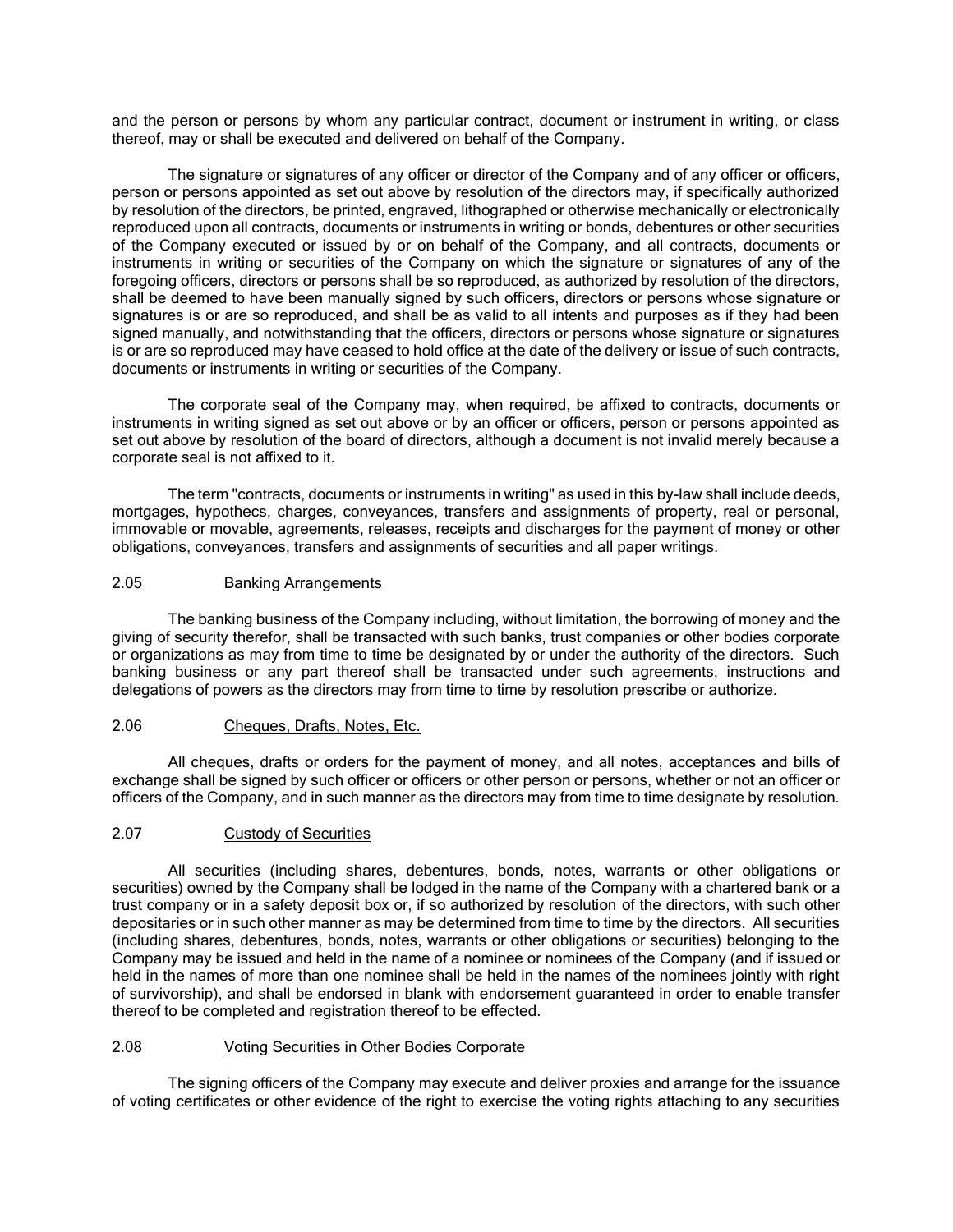held by the Company. Such instruments shall be in favour of such persons as may be determined by the said signing officers executing or arranging for the same. In addition, the directors may from time to time direct the manner in which and the persons by whom any particular voting rights or class of voting rights may or shall be exercised.

#### PART THREE **DIRECTORS**

#### 3.01 Number of Directors

Until changed in accordance with the Act, the board shall consist of not fewer than the minimum number and not more than the maximum number of directors provided in the articles.

### 3.02 Qualification

Every director shall be an individual 18 or more years of age, and no one who is of unsound mind and has been so found by a court in Canada or elsewhere, or who has the status of a bankrupt shall be a director. Unless the articles otherwise provide, a director need not be a shareholder. Subject to the Act, at least 25% of the directors of the Company must be resident Canadians. If at any time the Company has less than four directors, at least one director must be a resident Canadian.

### 3.03 Term of Office

A director's term of office (subject to the provisions, if any, of the Company's articles, and subject to their election for an expressly stated term) shall be from the date of the meeting at which they are elected or appointed until the close of the annual meeting next following, or until their successor is elected or appointed.

#### 3.04 Election and Removal

Directors shall be elected by the shareholders in a meeting on a show of hands unless a poll is demanded, and if a poll is demanded, such election shall be by ballot. The number of directors to be elected at any such meeting shall be the number of directors then in office, unless the directors or the shareholders otherwise determine. Except for those directors elected for an expressly stated term, all the directors then in office shall cease to hold office at the close of a meeting of shareholders at which directors are elected but, if qualified, are eligible for re-election. If a meeting of the shareholders of the Company fails to elect the number or the minimum number of directors required by the articles by reason of the disqualification, incapacity or the death of any candidates, the directors elected at that meeting may exercise all the powers of the directors if the number of directors so elected constitutes a quorum. Subject to subsection 2 of section 109 of the Act, the shareholders of the Company may, by ordinary resolution at a special meeting, remove any director before the expiration of their term of office, in which case the director so removed shall vacate office forthwith upon the passing of the resolution for their removal, and may, by a majority of the votes cast at the meeting, elect any person in their stead for the remainder of their term.

## 3.05 Vacation of Office

The office of a director shall ipso facto be vacated if:

- (a) They die:
- (b) They are removed from office by the shareholders;
- (c) They become bankrupt;
- (d) They are found by a court in Canada or elsewhere to be of unsound mind; or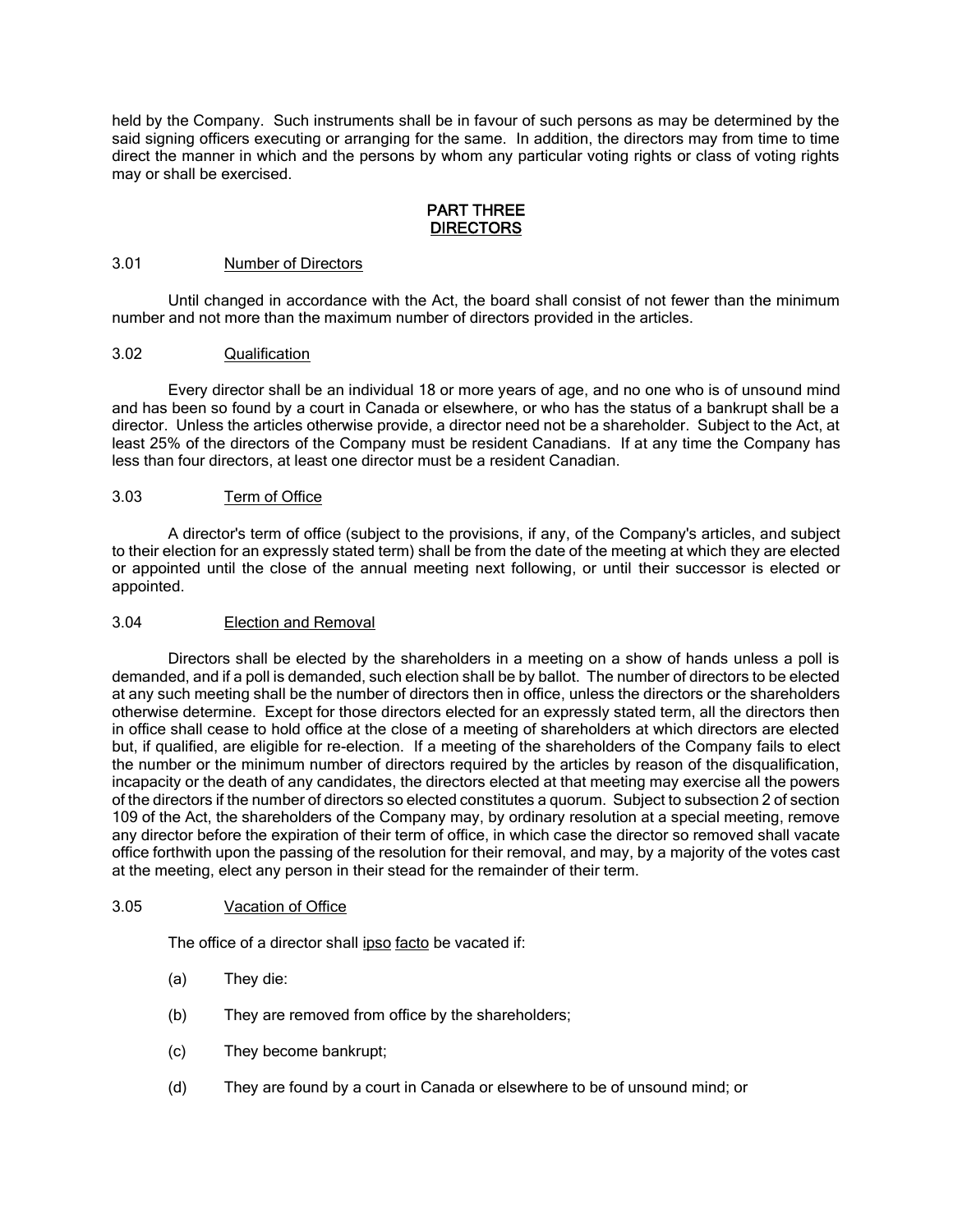(e) their written resignation is received by the Company, or if a time is specified in such resignation, at the time so specified, whichever is later.

# 3.06 Vacancies

Subject to the Act, where a vacancy occurs in the board, except a vacancy resulting from an increase in the number or minimum number of directors or from failure to elect the number or minimum number of directors required by the articles, and a quorum of directors remains in office, the directors then in office (even though 25% of such directors are not resident Canadians) may appoint a person to fill the vacancy for the remainder of the term. If there is not then a quorum of directors or if there has been a failure to elect the number or minimum number of directors required by the articles, the directors then in office shall without delay call a special meeting of shareholders to fill the vacancy and, if they fail to do so or if there are no directors then in office, the meeting may be called by any shareholder.

### 3.07 Action by Directors

The directors shall manage, or supervise the management of, the business and affairs of the Company, and may exercise all such powers and do all such acts and things as may be exercised or done by the Company and are not by the Act, the articles, the by-laws, any special resolution of the Company, or by statute expressly directed or required to be done in some other manner.

### <span id="page-4-0"></span>3.08 Canadian Directors Present at Meetings

The directors shall not transact business at a meeting unless at least twenty-five per cent of the directors present are resident Canadians or, if the Company has less than four directors, at least one of the directors present is a resident Canadian, except where:

- (a) a resident Canadian director who is unable to be present approves in writing or by telephonic, electronic or other communication facility, the business transacted at the meeting; and
- (b) the required number of resident Canadian directors would have been present had that director been present at the meeting.

#### 3.09 Duties

Every director and officer of the Company in exercising their powers and discharging their duties shall:

- (a) act honestly and in good faith with a view to the best interests of the Company; and
- (b) exercise the care, diligence and skill that a reasonably prudent person would exercise in comparable circumstances.

## 3.10 Validity of Acts

An act by a director or officer is valid notwithstanding an irregularity in their election or appointment or a defect in their qualification.

## 3.11 Remuneration and Expenses

The remuneration to be paid to the directors shall be such as the directors shall from time to time determine. The directors may also by resolution award special remuneration to any director in undertaking any special services on the Company's behalf other than the routine work ordinarily required of a director of a Company. The confirmation of any such resolution or resolutions by the shareholders shall not be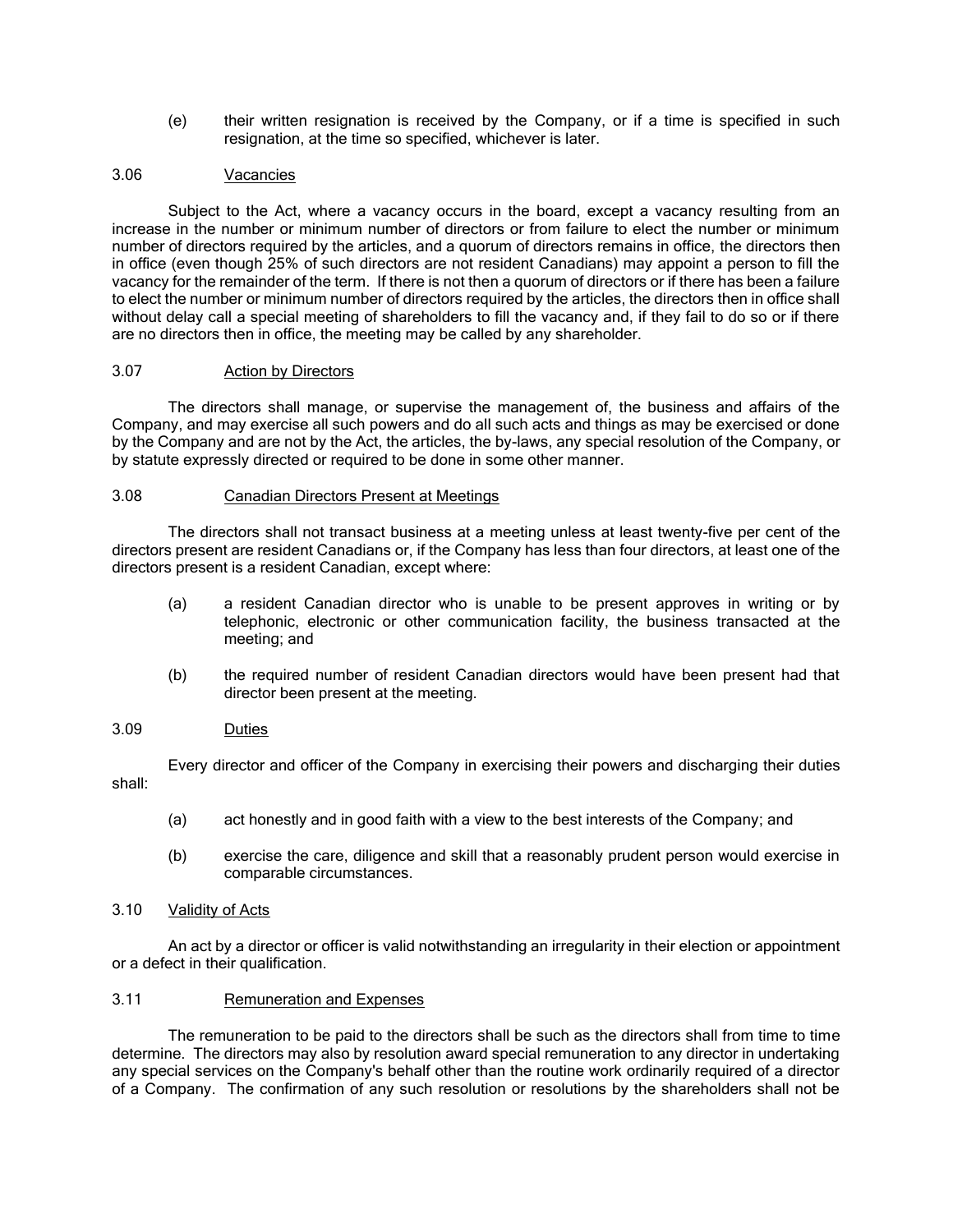required. The directors shall also be entitled to be paid their travelling and other expenses properly incurred by them in connection with the affairs of the Company.

### PART FOUR MEETINGS OF DIRECTORS

#### 4.01 Calling of Meetings

Meetings of the directors shall be held from time to time at such place as the chair of the board (if any), the president or vice-president who is a director or any two directors may determine and the corporate secretary shall, upon direction of any of the foregoing, convene a meeting of directors.

#### 4.02 Place of Meeting

Meetings of directors and of any committee of directors may be held at any place in or outside Canada.

#### 4.03 Notice

Notice of the time and place for the holding of any such meeting shall be delivered personally, by mail or by facsimile, or otherwise communicated by electronic means upon written consent in accordance with the requirements of the Act ("Electronic Communications") to each director not less than two business days (exclusive of the day on which the notice is delivered, mailed, or sent by Electronic Communications but inclusive of the day for which notice is given) before the date of the meeting; provided that meetings of the directors or of any committee of directors may be held at any time without formal notice if all the directors are present (except where a director attends a meeting for the express purpose of objecting to the transaction of any business on the grounds that the meeting is not lawfully called) or if all absent directors have waived notice. Notice of any meeting of directors or of any committee of directors or any irregularity in any meeting or the notice thereof may be waived by any director in writing or by Electronic Communication addressed to the Company or in any other manner, and such waiver may be validly given either before or after the meeting to which such waiver relates. A notice of meeting of directors or of any committee of directors need not specify the purpose of or the business to be transacted at the meeting except where the Act requires such purpose or business to be specified.

#### 4.04 Quorum

Subject to section [3.08,](#page-4-0) the quorum for the transaction of business at any meeting of the directors shall consist of a majority of the directors then in office and, notwithstanding any vacancy among the directors, a quorum of directors may exercise all the powers of the directors.

#### 4.05 First Meeting of the New Board

For the first meeting of directors to be held following the election of directors at an annual or special meeting of the shareholders, or for a meeting of directors at which a director is appointed to fill a vacancy in the board, no notice of such meeting need be given to the newly elected or appointed director or directors in order for the meeting to be duly constituted, provided a quorum of the directors is present.

#### 4.06 Adjournment

Any meeting of directors or of any committee of directors may be adjourned from time to time by the chair of the meeting, with the consent of the meeting, to a fixed time and place, and no notice of the time and place for the holding of the adjourned meeting need be given to any director if the time and place of the adjourned meeting are announced at the original meeting. Any adjourned meeting shall be duly constituted if held in accordance with the terms of the adjournment and a quorum is present thereat. The directors who formed a quorum at the original meeting are not required to form the quorum at the adjourned meeting. If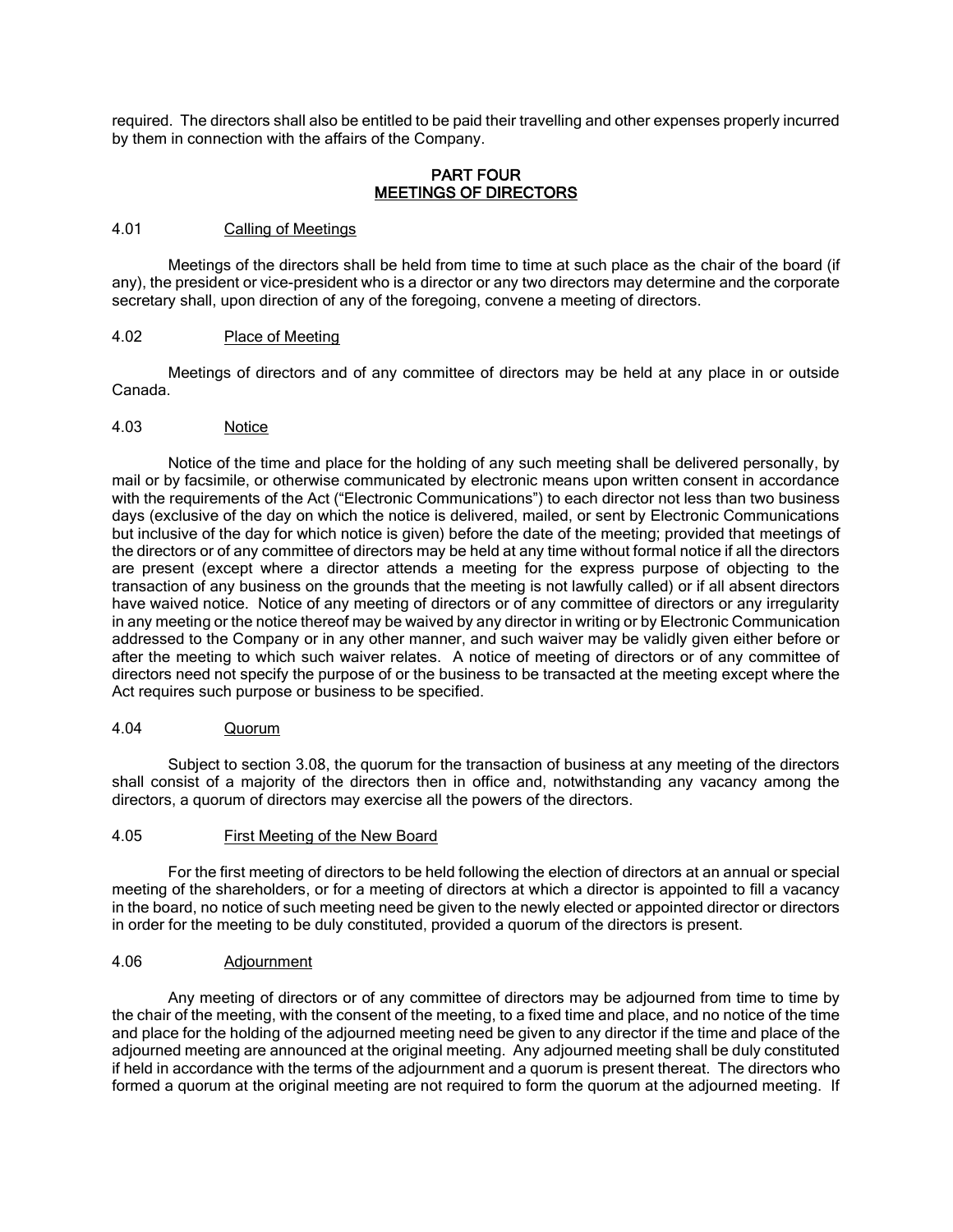there is no quorum present at the adjourned meeting, the original meeting shall be deemed to have terminated forthwith after its adjournment.

### <span id="page-6-0"></span>4.07 Electronic Participation

Subject to the Act, if all of the directors consent, a director may participate in a meeting of the directors or a committee of directors by means of such telephonic, electronic or other communications facilities as permit all persons participating in the meeting to communicate adequately with each other, and a director participating in a meeting by such means shall be deemed to be present at that meeting. A consent is effective whether given before or after the meeting and may be given with respect to all meetings of the directors and committees of the directors.

## 4.08 Regular Meetings

The directors may appoint a day or days in any month or months for regular meetings of the directors at a place and hour to be named. A copy of any resolution of the board fixing the place and time of such regular meetings shall be sent to each director forthwith after being passed, but no other notice shall be required for any such regular meeting except where the Act requires the purpose thereof or the business to be transacted thereat to be specified.

#### 4.09 Chair

The chair of any meeting of the directors shall be the first mentioned of such of the following officers as have been appointed and who is a director and is present at the meeting: chair of the board, chief executive officer, president, lead director or a vice-president. If no such officer is present, the directors present shall choose one of their number to be chair.

#### 4.10 Votes to Govern

All questions arising at any meeting of directors shall be decided by a majority of votes. In case of an equality of votes, the chair of the meeting in addition to their original vote shall not have a second or casting vote.

#### 4.11 Resolution in Lieu of Meeting

A resolution in writing signed by all the directors entitled to vote on that resolution at a meeting of directors or committee of directors is as valid as if it had been passed at a meeting of directors or committee of directors. A copy of every such resolution shall be kept with the minutes of the proceedings of the directors or committee of directors.

#### PART FIVE **COMMITTEES**

### 5.01 Committees of Directors

The directors may appoint one or more committees of the board, however designated, and delegate to any such committee any of the powers of the board except those which pertain to items which, under the Act, a committee of the board has no authority to exercise.

#### 5.02 Transaction of Business

Subject to the provisions of section [4.07,](#page-6-0) the powers of such committee or committees of directors may be exercised by a meeting at which a quorum is present or by resolution in writing signed by all the members of such committee who would have been entitled to vote on that resolution at a meeting of the committee. Meetings of such committee may be held at any place in or outside Canada.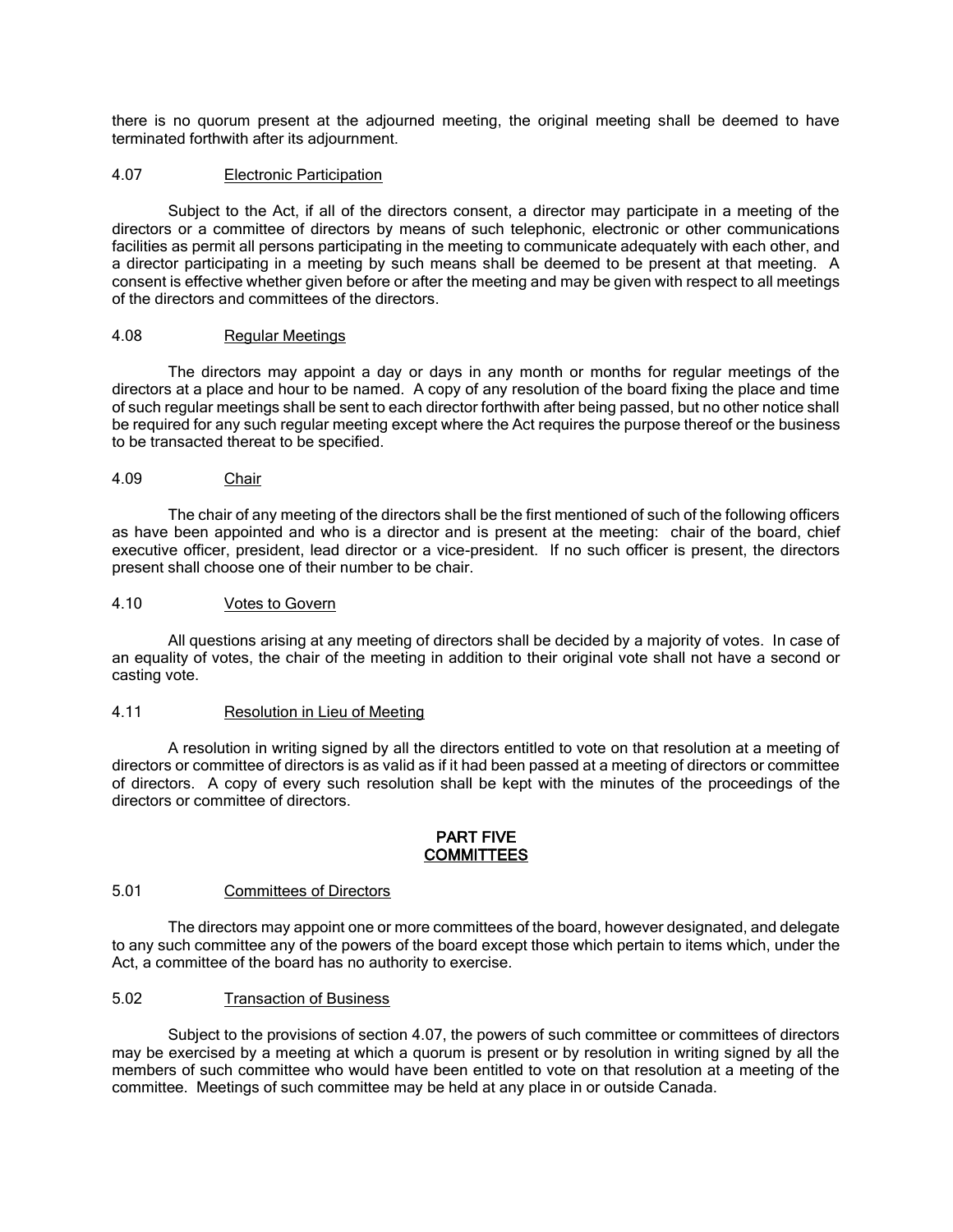### 5.03 Audit Committee

The directors shall appoint annually from among its number an audit committee to be composed of not fewer than three directors. At least such number of directors as may be specified by the Act, other applicable law or stock exchange requirements shall not be officers or employees of the Company or its affiliates. The audit committee shall have the powers provided in the Act and in other applicable law and in, addition, such other powers and duties as the directors may determine.

#### 5.04 Advisory Bodies

The directors may from time to time appoint advisory bodies as they may deem advisable.

## 5.05 Procedure

Unless otherwise determined by the directors, each committee shall have the power to fix its quorum at not less than a majority of its members, to elect its chair and to regulate its procedure.

# PART SIX OFFICERS

#### 6.01 Appointment of Officers

The directors shall annually or as often as may be required appoint a chief executive officer, president, chief financial officer and a corporate secretary, and if deemed advisable, may annually or as often as may be required appoint one or more vice-presidents (to which title may be words added indicating seniority or function), a treasurer, a controller and such other officers as the directors may determine, including one or more assistants to any one of the officers so appointed. Subject to sections [6.02](#page-7-0) and [6.03,](#page-7-1) an officer may but need not be a director, and one person may hold more than one office. In case and whenever the same person holds the offices of corporate secretary and treasurer, they may but need not be known as the secretary-treasurer. The directors may from time to time appoint such other officers, employees and agents as they shall deem necessary who shall have such authority and shall perform such functions and duties as may from time to time be prescribed by resolution of the directors.

#### <span id="page-7-0"></span>6.02 Chair of the Board

The board may from time to time appoint a chair of the board who shall be a director. If appointed, the directors may assign to them any of the powers and duties that are by any provisions of this by-law assigned to the lead director or to the president; and they shall, subject to the provisions of the Act, have such other powers and duties as the directors may specify. During the absence or disability of the chair of the board, their duties shall be performed and their powers exercised by the lead director, if any, or by the president.

## <span id="page-7-1"></span>6.03 Lead Director

The board of directors may appoint from their number a lead director who, unless otherwise permitted by the Act, shall be a resident Canadian. Subject to the Act, a lead director shall possess and exercise such authority and powers and shall perform such duties as may be determined by the by-laws and the board of directors. A lead director shall not be an officer of the Company.

#### 6.04 Chief Executive Officer

The chief executive officer shall have, under the control of the board of directors, general supervision and direction of the business and affairs of the Company. The chief executive officer shall possess and exercise such authority and powers and perform such other duties as may be determined by the by-laws, the board of directors and the chair of the board. In the absence of the chair of the board and lead director, if any, and if the executive officer is also a director of the Company, the executive officer shall,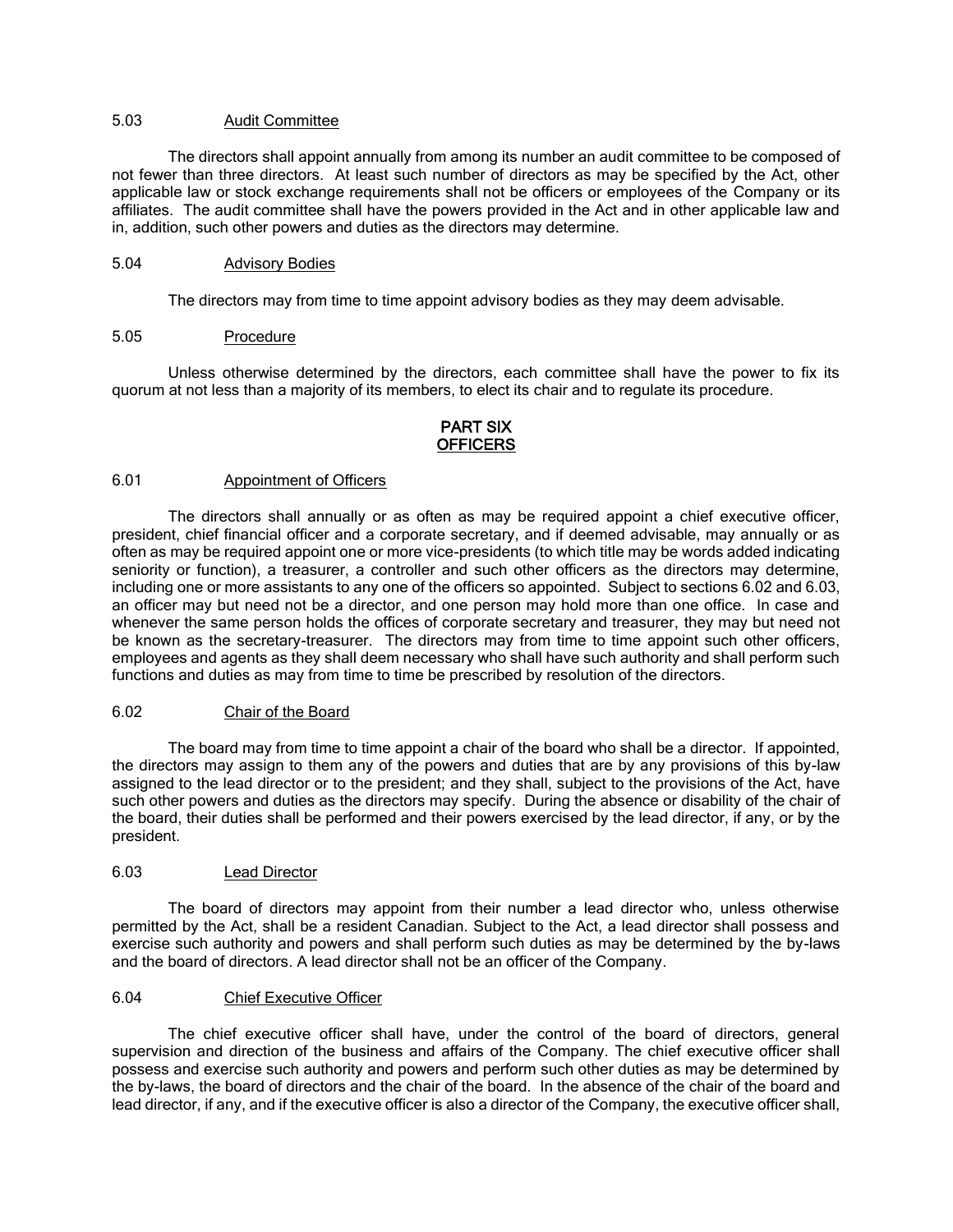when present, preside at all meetings of the directors, any committee of the directors and shareholders; they shall sign such contracts, documents or instruments in writing as require their signature, and shall have such other powers and shall perform such other duties as may from time to time be assigned to them by resolution of the directors or as are incident to their office.

#### 6.05 President

Unless the board of directors determines otherwise, the president shall be the chief operating officer of the Company and shall have, under the control of the board of directors and the chief executive officer, general supervision of the business of the Company. The president shall possess and exercise such authority and powers and perform such other duties as may be determined by the by-laws, the board of directors, the chair of the board and the chief executive officer. In the absence of the chair of the board and the lead director, if any, and the chief executive officer, and if the president is also a director of the Company, the president shall, when present, preside at all meetings of the directors, any committee of the directors and shareholders; they shall sign such contracts, documents or instruments in writing as require their signature, and shall have such other powers and shall perform such other duties as may from time to time be assigned to them by resolution of the directors or as are incident to their office.

### 6.06 Vice-President

The vice-president or, if more than one, the vice-presidents in order of seniority, shall be vested with all the powers and shall perform all the duties of the president in the absence or inability or refusal to act of the chief executive officer, provided, however, that a vice-president who is not a director shall not preside as chair at any meeting of directors or shareholders. The vice-president or, if more than one, the vice-presidents in order of seniority, shall sign such contracts, documents or instruments in writing as require their signatures and shall also have such other powers and duties as may from time to time be assigned them by resolution of the directors.

#### 6.07 Corporate Secretary

The corporate secretary shall possess and exercise such authority and powers and perform such duties as may be determined by the by-laws, the board of directors, the chair of the board, the chief executive officer and the president.

The corporate secretary shall give or cause to be given, as and when instructed, notices to the board of directors, the shareholders, officers, auditors and members of committees and advisory bodies of the board of directors. Unless otherwise determined by the board of directors, the corporate secretary shall attend and record minutes of all meetings of the board of directors, committees of the board of directors, shareholders and advisory bodies. The corporate secretary shall have charge of the corporate seal or seals and of the corporate records, subject to section [8.03](#page-11-0) hereof, required by law to be kept, except accounting records.

#### 6.08 Treasurer or Assistant Treasurer

The Treasurer or Assistant Treasurer shall keep proper accounting records in compliance with the Act and shall be responsible for the deposit of money, the safekeeping of securities and the disbursement of the funds of the Company; they shall render to the board whenever required an account of all their transactions as Treasurer or Assistant Treasurer and of the financial position of the Company; and they shall have such other powers and duties as the directors may specify. Unless and until the directors designate any other officer of the Company to be the Chief Financial Officer of the Company, the Treasurer or Assistant Treasurer shall be the Chief Financial Officer of the Company.

#### 6.09 Powers and Duties of Other Officers

The powers and duties of all other officers shall be such as the terms of their engagement call for or as the directors or the chief executive officer may specify. Any of the powers and duties of an officer to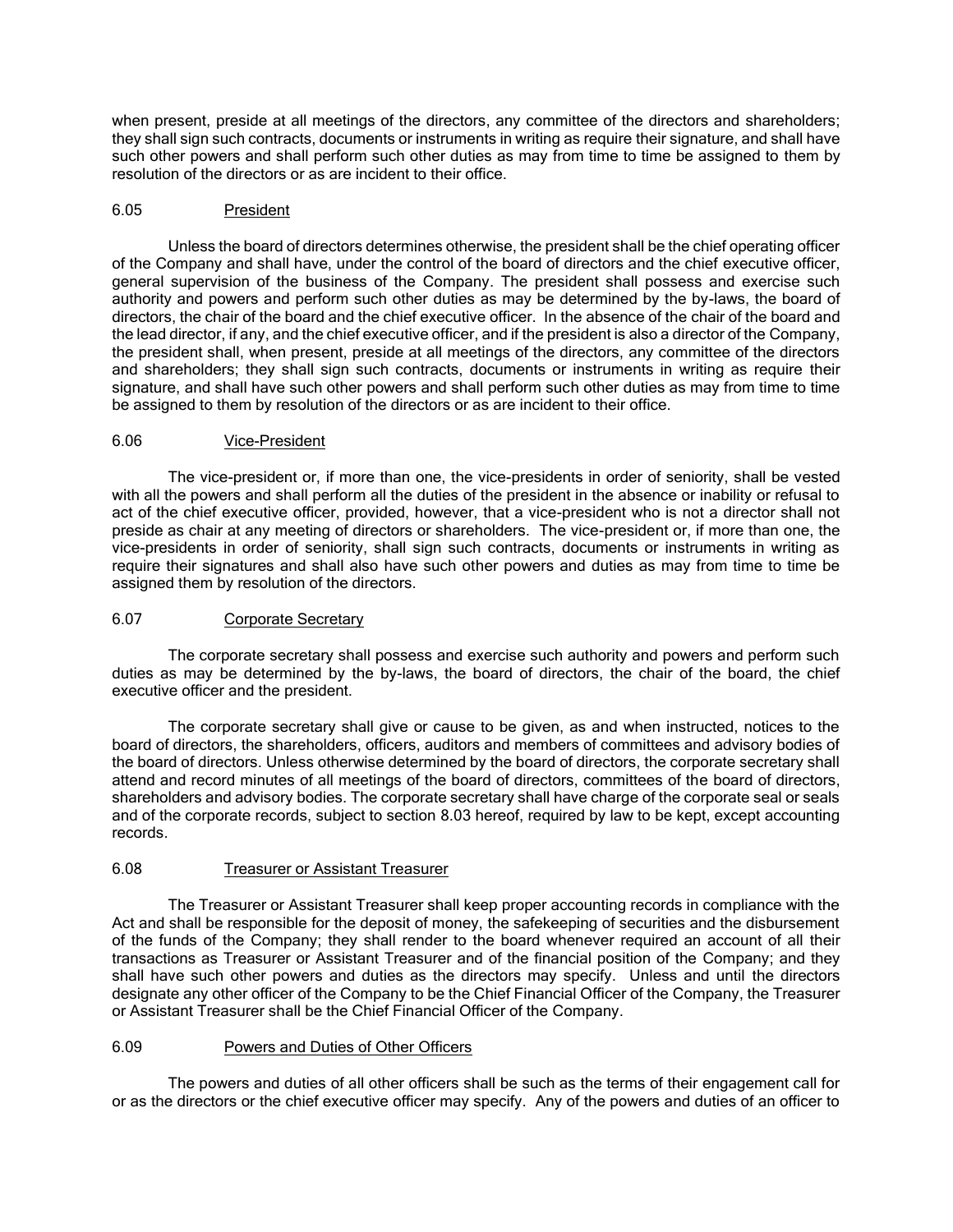whom an assistant has been appointed may be exercised and performed by such assistant, unless the board or the chief executive officer otherwise directs.

#### <span id="page-9-0"></span>6.10 Term of Office

All officers, employees and agents, in the absence of agreement to the contrary, shall be subject to removal by resolution of the directors at any time, with or without cause. Otherwise, each officer appointed by the directors shall hold office until their successor is appointed or until the earlier of their resignation or death.

#### 6.11 Variation of Powers and Duties

The directors may from time to time and subject to the provisions of the Act, vary, add to or limit the powers and duties of any officer.

#### 6.12 Terms of Employment and Remuneration

The terms of employment and remuneration of all officers appointed by the board, including the chair of the board, if any, and the president shall be determined from time to time by resolution of the board. The fact that any officer or employee is a director or shareholder shall not disqualify them from receiving such remuneration as may be determined.

#### 6.13 Conflict of Interest

An officer shall disclose their interest in any material contract or proposed material contract with the Company in accordance with section [7.04.](#page-11-1)

#### 6.14 Vacancies

If the office of chair, lead director, president, vice-president, corporate secretary, controller, treasurer, or any other office created by the directors pursuant to section [6.10](#page-9-0) hereof shall be or become vacant by reason of death, resignation or in any other manner whatsoever, the directors shall in the case of the president or the corporate secretary and may in the case of any other officer appoint an officer to fill such vacancy.

#### 6.15 Other Officers

The duties of all other officers of the Company shall be such as the terms of their engagement call for or the board requires of them. Any of the powers and duties of an officer to whom an assistant has been appointed may be exercised and performed by such assistant, unless the board otherwise directs.

#### PART SEVEN PROTECTION OF DIRECTORS AND OFFICERS

## 7.01 Limitation of Liability

Except as otherwise provided in the Act, no director or officer for the time being of the Company shall be liable for the acts, receipts, neglects or defaults of any other director or officer or employee or for joining in any receipt or act for conformity, or for any loss, damage or expense happening to the Company through the insufficiency or deficiency of title to any property acquired by the Company or for or on behalf of the Company, or for the insufficiency or deficiency of any security in or upon which any of the moneys of or belonging to the Company shall be placed out or invested, or for any loss or damage arising from the bankruptcy, insolvency or tortious act of any person, including any person with whom or which any moneys, securities or effects shall be lodged or deposited, or for any loss, conversion, misapplication or misappropriation of or any damage resulting from any dealings with any moneys, securities or other assets belonging to the Company or for any other loss, damage or misfortune whatever which may happen in the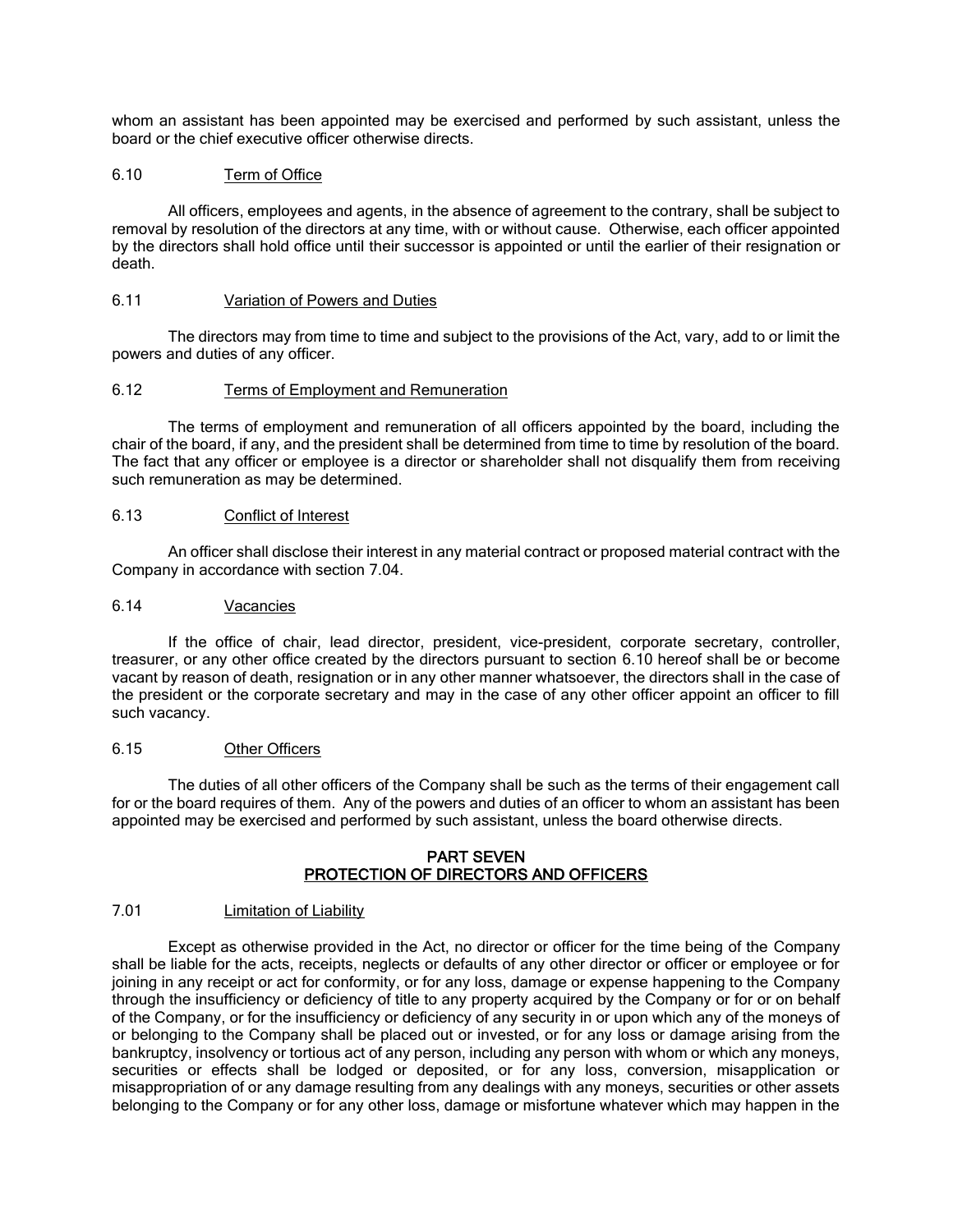execution of the duties of their office or in relation thereto, unless the same shall happen by or through their failure to exercise their powers and to discharge their duties honestly, in good faith with a view to the best interests of the Company, and in connection therewith to exercise the care, diligence and skill that a reasonably prudent person would exercise in comparable circumstances, provided that nothing in these bylaws shall relieve a director or officer from the duty to act in accordance with the Act and regulations made thereunder, or relieve them from liability for a breach thereof. The directors for the time being of the Company shall not be under any duty or responsibility in respect of any contract, act or transaction whether or not made, done or entered into in the name or on behalf of the Company, except such as shall have been submitted to and authorized or approved by the board of directors.

#### <span id="page-10-0"></span>7.02 Indemnity

- (a) Subject to the provisions of paragraph (b) below, the Company shall, to the maximum extent permitted by law, indemnify a director or officer of the Company, a former director or officer of the Company, or another individual who acts or acted at the Company's request as a director or officer, or an individual acting in a similar capacity, of another entity, against all costs, charges and expenses, including any amount paid to settle an action or satisfy a judgment, reasonably incurred by the individual in respect of any civil, criminal, administrative, investigative or other proceeding in which the individual is involved because of that association with the Company or other entity.
- (b) The indemnity provided under paragraph (a) above will only be applicable if the individual:
	- (i) acted honestly and in good faith with a view to the best interests of the Company or other entity for which the individual acted as director or officer or in a similar capacity at the Company's request, as the case may be;
	- (ii) in the case of a criminal or administrative action or proceeding that is enforced by a monetary penalty, had reasonable grounds for believing that the individual's conduct was lawful; and
	- (iii) was not judged by a court or other competent authority to have committed any fault or omitted to do anything that the individual ought to have done.
- (c) The Company shall advance moneys to a director, officer or other individual for the costs, charges and expenses of a proceeding referred to in paragraph (a), provided that such individual shall repay the moneys so advanced if the individual does not fulfill the conditions of paragraph (b).
- (d) The provisions for indemnification contained in this by-law shall not be deemed exclusive of any other rights to which any person seeking indemnification may be entitled under any agreement, vote of shareholders or directors or otherwise, both as to action in the individual's official capacity and as to action in another capacity, and shall continue as to a person who has ceased to be a director, officer, employee or agent and shall inure to the benefit of the heirs and legal representatives of such a person.

## 7.03 Insurance

Subject to the Act, the Company may purchase and maintain insurance for the benefit of any person referred to in section [7.02](#page-10-0) against any liability incurred by them in their capacity as a director or officer, or an individual acting in a similar capacity, of the Company or of another body corporate at the Company's request.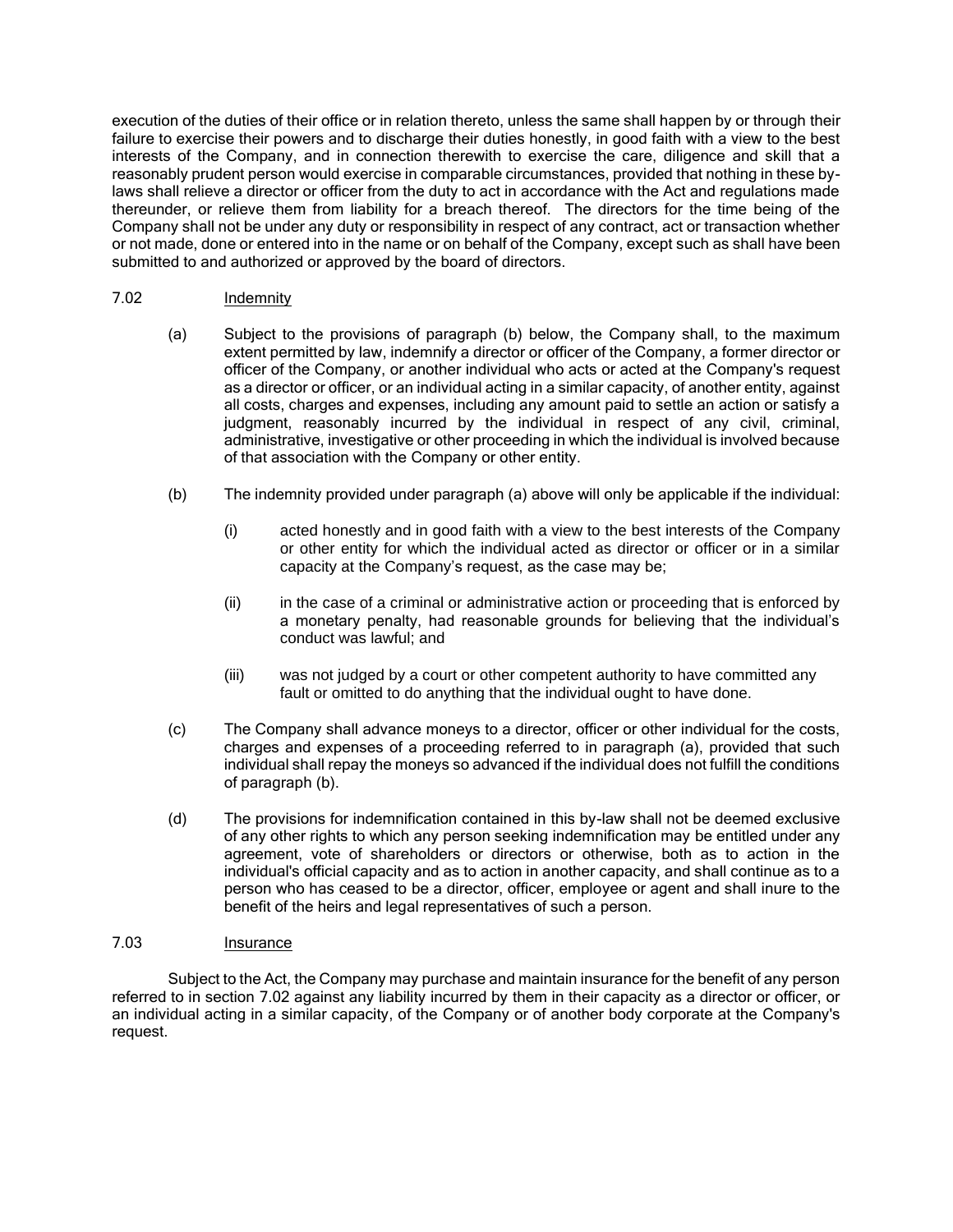## <span id="page-11-1"></span>7.04 Conflict of Interest

A director or officer who is a party to, or who is a director or officer (or acting in a similar capacity) of or has a material interest in a party to, any material contract or transaction, whether made or proposed, with the Company shall disclose the nature and extent of their interest at the time and in the manner provided by the Act. Any such contract or transaction shall be referred to the directors or shareholders for approval even if such contract is one that in the ordinary course of the Company's business would not require approval by the directors or shareholders, and a director interested in a contract so referred to the permitted board shall not vote on any resolution to approve the same, except as permitted by the Act.

## 7.05 Submission of Contracts or Transactions to Shareholders for Approval

The directors in their discretion may submit any contract, act or transaction for approval, ratification or confirmation at any annual meeting of the shareholders or at any special meeting of the shareholders called for the purpose of considering the same and any contract, act or transaction that shall be approved, ratified or confirmed by resolution passed by a majority of the votes cast at any such meeting (unless any different or additional requirement is imposed by the Act or by the Company's articles or any other by-law) shall be as valid and as binding upon the Company and upon all the shareholders as though it had been approved, ratified and/or confirmed by every shareholder of the Company.

## PART EIGHT **SHARES**

### 8.01 **Issuance**

Subject to the Act and the articles of the Company, the directors may from time to time issue, or grant options to purchase, the whole or any part of the authorized and unissued shares of the Company at such times and to such persons and for such consideration as the directors may determine, provided that no share shall be issued until it is fully paid as provided by the Act.

#### 8.02 Commissions

The directors may from time to time authorize the Company to pay a reasonable commission to any person in consideration of such person purchasing or agreeing to purchase shares of the Company, whether from the Company or from any other person, or procuring or agreeing to procure purchasers for any such shares.

#### <span id="page-11-0"></span>8.03 Transfer Agents and Registrars

The directors may from time to time appoint a registrar to maintain the securities register and a transfer agent to maintain the register of transfers and may also appoint one or more branch registrars to maintain branch securities registers and one or more branch transfer agents to maintain branch registers of transfers, but one person may be appointed both registrar and transfer agent. The directors may at any time terminate any such appointment.

#### 8.04 Share Certificates

Every holder of one or more shares of the Company shall be entitled, at their option, to a share certificate, or to a non-transferable written acknowledgement of their right to obtain a share certificate, stating the number and class or series of shares held by them as shown on the securities register. Share certificates and acknowledgements of a shareholder's right to a share certificate shall be in such form as the directors shall from time to time approve. Any share certificate shall be signed in accordance with section [2.04;](#page-1-0) it need not be under the corporate seal. The signature of one of the signing officers may be printed or mechanically reproduced upon share certificates. Every printed or mechanically reproduced signature shall for all purposes be deemed to be a signature binding upon the Company. Unless the directors otherwise determine, certificates representing shares in respect of which a transfer agent or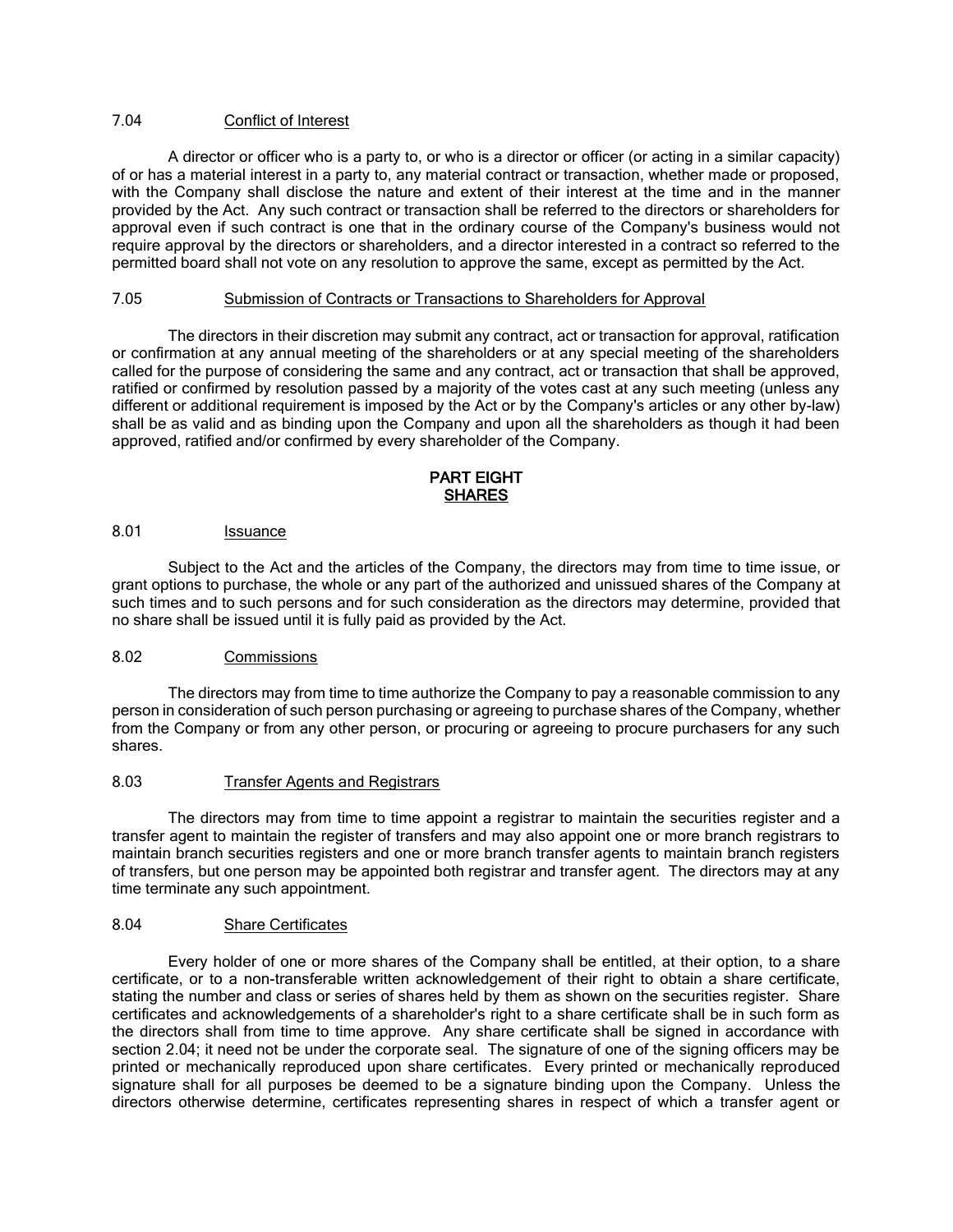registrar, as the case may be, has been appointed shall not be valid unless countersigned by or on behalf of such transfer agent or registrar. In the case of share certificates which are not valid unless countersigned by or on behalf of a transfer agent or registrar, the signature of any signing officer may be printed or mechanically reproduced upon share certificates and every such printed or mechanically reproduced signature shall for all purposes be deemed to be a signature binding upon the Company. Notwithstanding any change in the persons holding office between the time of signing and the issuance of any certificate, and notwithstanding that a person may not have held office at the date of issuance of such certificate, any such certificate so signed shall be valid and binding upon the Company.

### 8.05 Joint Shareholders

If two or more persons are registered as joint holders of any share, the Company shall not be bound to issue more than one certificate in respect thereof, and delivery of such certificate to one of such persons shall be sufficient delivery to all of them. Any one of such persons may give effectual receipts for the certificate issued in respect thereof or for any dividend, bonus, return of capital or other money payable or warrant issuable in respect of such share.

## 8.06 Deceased Shareholders

In the event of the death of a holder, or of one of the joint holders, of any share, the Company shall not be required to make any entry in the securities register in respect thereof or to make dividends or other payments in respect thereon except upon production of all such documents as may be required by law and upon compliance with the reasonable requirements of the Company and its transfer agents.

## 8.07 Replacement of Share Certificates

The directors or any officer or agent designated by the directors may in their discretion direct the issue of a new share certificate in lieu of and upon cancellation of a share certificate that has been mutilated or in substitution for a share certificate claimed to have been lost, destroyed or wrongfully taken on payment of such reasonable fee, and on such terms as to indemnity, reimbursement of expenses and evidence of loss and of title as the directors, or any officer or agent designated by the directors, may from time to time prescribe, whether generally or in any particular case.

#### 8.08 Lien for Indebtedness

If the articles provide that the Company shall have a lien on shares registered in the name of a shareholder indebted to the Company, such lien may be enforced, subject to the articles, by the sale of the shares thereby affected or by any other action, suit, remedy or proceeding authorized or permitted by law or by equity and, pending such enforcement, may refuse to register a transfer of the whole or any part of such shares.

#### PART NINE DIVIDENDS AND RIGHTS

#### 9.01 Dividends

Subject to the Act, the directors may from time to time declare dividends payable to the shareholders according to their respective rights and interests in the Company. Dividends may be paid in money or property or by issuing fully paid shares of the Company.

#### <span id="page-12-0"></span>9.02 Dividend Cheques

A dividend payable in money shall be paid by either electronically by direct deposit or by cheque drawn on the Company's bankers or one of them to the order of each registered holder of shares of the class or series in respect of which it has been declared and, if paid by cheque, mailed by prepaid ordinary mail to such registered holder at their recorded address, unless such holder otherwise directs. In the case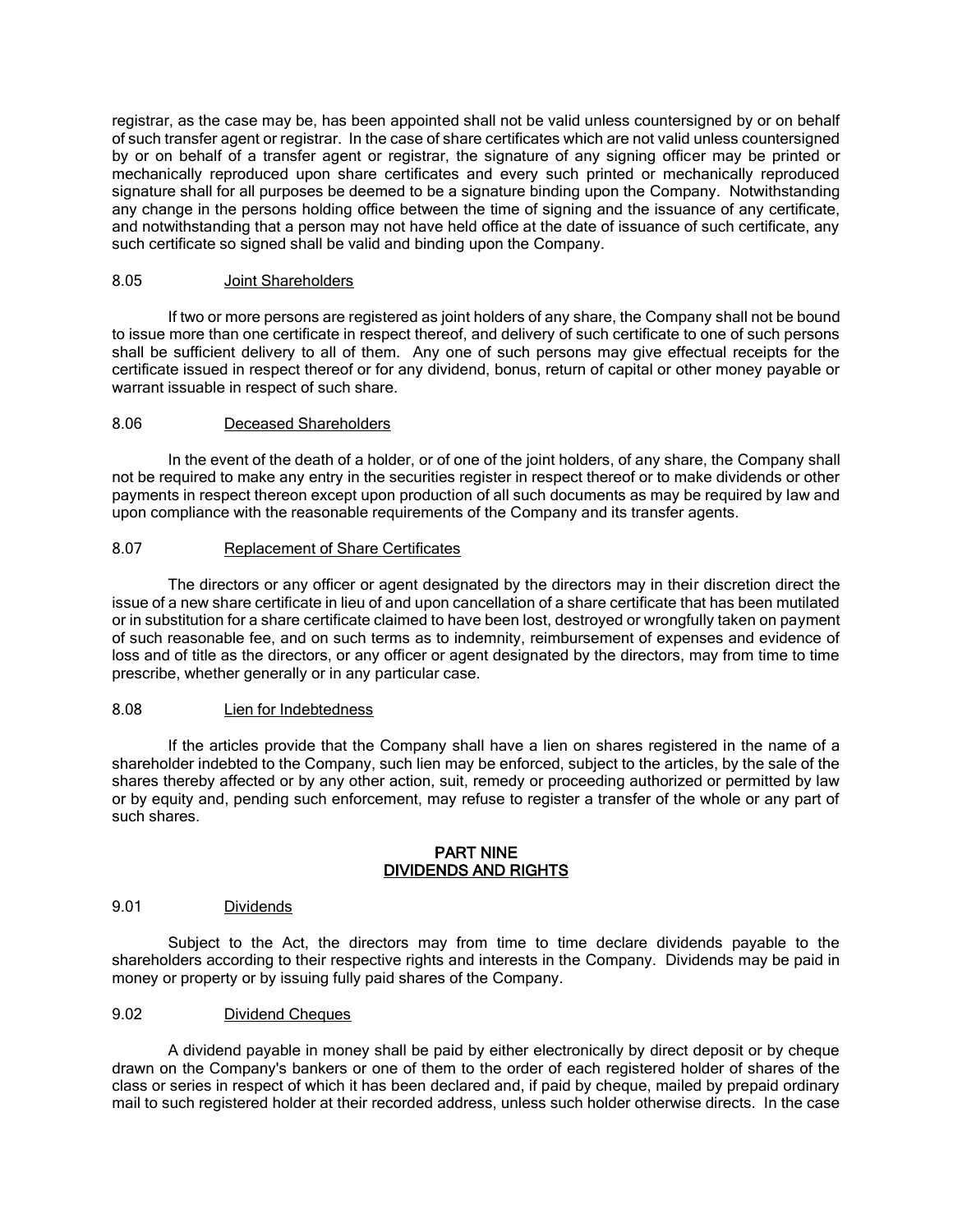of joint holders any cheque issued shall, unless such joint holders otherwise direct, be made payable to the order of all of such joint holders and mailed to them at their recorded address. The mailing of such cheque as set out in this section, unless the same is not paid on due presentation, shall satisfy and discharge the liability for the dividend to the extent of the sum represented thereby plus the amount of any tax which the Company is required to and does withhold.

## 9.03 Non-Receipt of Cheques

In the event of non-receipt of any dividend cheque by the person to whom it is sent as set out in section [9.02,](#page-12-0) the Company shall issue to such person a replacement cheque for a like amount on such terms as to indemnity, reimbursement of expenses and evidence of non-receipt and of title as the directors may from time to time prescribe, whether generally or in any particular case.

### 9.04 Record Date for Dividends and Rights

The directors may fix in advance a date, preceding by not more than 50 days the date for the payment of any dividend or the date for the issue of any warrant or other evidence of right to subscribe for securities of the Company, as a record date for the determination of the persons entitled to receive payment for such dividend or to exercise the right to subscribe for such securities, and notice of any such record date shall be given not less than 7 days before such record date in the manner provided in the Act. If no record date is so fixed, the record date for the determination of the persons entitled to receive payment of any dividend or to exercise the right to subscribe for securities of the Company shall be at the close of business on the day on which the resolution relating to such dividend or right to subscribe is passed by the directors.

### 9.05 Unclaimed Dividends

Any dividend unclaimed after a period of six years from the date on which the same has been declared to be payable shall be forfeited and shall revert to the Company.

### PART TEN MEETINGS OF SHAREHOLDERS

# 10.01 Annual Meetings

The annual meeting of shareholders shall be held on such day and at such time in each year and, subject to section [10.03,](#page-13-0) at such place as the directors, the chair of the board or the chief executive officer may from time to time determine, in any event no later than the earlier of (i) six months after the end of each financial year of the Company and (ii) 15 months after the Company's last annual meeting of shareholders, for the purpose of considering the financial statements and reports required by the Act to be placed before the annual meeting, electing directors, appointing auditors and for the transaction of such other business as may properly be brought before the meeting.

An annual meeting of shareholders may also be constituted as an annual and special meeting of shareholders to consider and transact any special business, which may be considered and transacted at a special meeting of shareholders.

# 10.02 Special Meetings

The directors shall have power to call a special meeting of shareholders at any time.

#### <span id="page-13-0"></span>10.03 Place of Meetings

Subject to the Act, meetings of shareholders shall be held at the place within Canada that the directors determine. If the Company makes available a telephonic, electronic or other communication facility that permits all participants of a shareholders meeting to communicate adequately with each other during the meeting and otherwise complies with the Act, any person entitled to attend such meeting may participate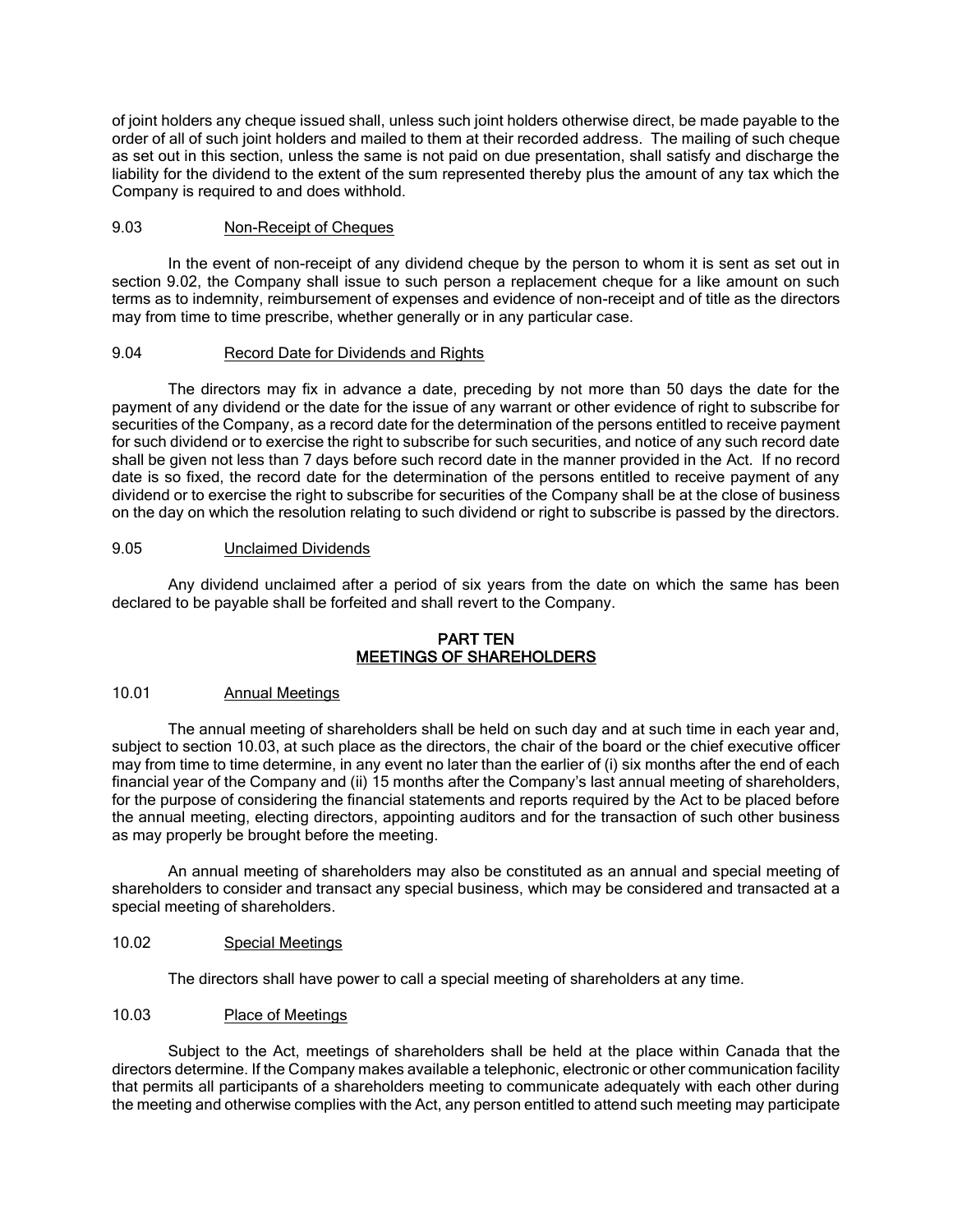by means of such communication facility in the manner prescribed by the Act, and any person participating in the meeting by such means is deemed to be present at the meeting.

## 10.04 Notice of Meetings

Notice of the time and place of each meeting of shareholders shall be given in the manner provided in Part Eleven not less than 21 nor more than 60 days before the date of the meeting to each director, to the auditors and to each shareholder who at the close of business on the record date is entered in the securities register as the holder of one or more shares carrying the right to vote at the meeting. Notice of a meeting of shareholders called for any purpose other than consideration of the financial statements and the auditors' report, election of directors and reappointment of incumbent auditors shall state the nature of such business in sufficient detail to permit the shareholder to form a reasoned judgment thereon and shall state the text of any special resolution to be submitted to the meeting.

#### 10.05 List of Shareholders Entitled to Notice

For every meeting of shareholders, the Company shall prepare a list of shareholders entitled to receive notice of the meeting, arranged in alphabetical order and showing the number of shares held by each shareholder entitled to vote at the meeting. If a record date for the meeting is fixed pursuant to section [10.06,](#page-14-0) the shareholders listed shall be those registered at the close of business on such record date. If no record date is fixed, the shareholders listed shall be those registered at the close of business on the day immediately preceding the day on which notice of the meeting is given, or where no such notice is given, the day on which the meeting is held. The list shall be available for examination by any shareholder during usual business hours at the registered office of the Company or at the place where the central securities register is kept and at the meeting for which the list was prepared.

### <span id="page-14-0"></span>10.06 Record Date for Notice

The directors may fix in advance a record date, preceding the date of any meeting of shareholders by not more than 60 days and not less than 21 days, for the determination of the shareholders entitled to notice of the meeting, provided that notice of any such record date is given not less than seven days before such record date, in the manner provided in the Act. If no record date is so fixed, the record date for the determination of the shareholders entitled to notice of the meeting shall be the close of business on the day immediately preceding the day on which the notice is given, or, if no notice is given, the day on which the meeting is held.

### 10.07 Meetings Held by Electronic Means

If the directors or shareholders of the Company call a meeting of shareholders pursuant to the Act, the directors may determine that the meeting shall be held, in accordance with the Act, entirely by means of a telephonic, electronic or other communications facility that permits all participants to communicate adequately with each other during the meeting.

#### 10.08 Meetings without Notice

A meeting of shareholders may be held without notice at any time and place permitted by the Act (a) if all the shareholders entitled to vote thereat are present in person or represented by proxy or if those not present or represented by proxy waive notice of or otherwise consent to such meeting being held, and (b) if the auditors and the directors are present or waive notice of or otherwise consent to such meeting being held, provided that such shareholders, auditors or directors present are not attending for the express purpose of objecting to the transaction of any business on the grounds that the meeting is not lawfully called. At such a meeting, any business may be transacted which the Company at a meeting of shareholders may transact.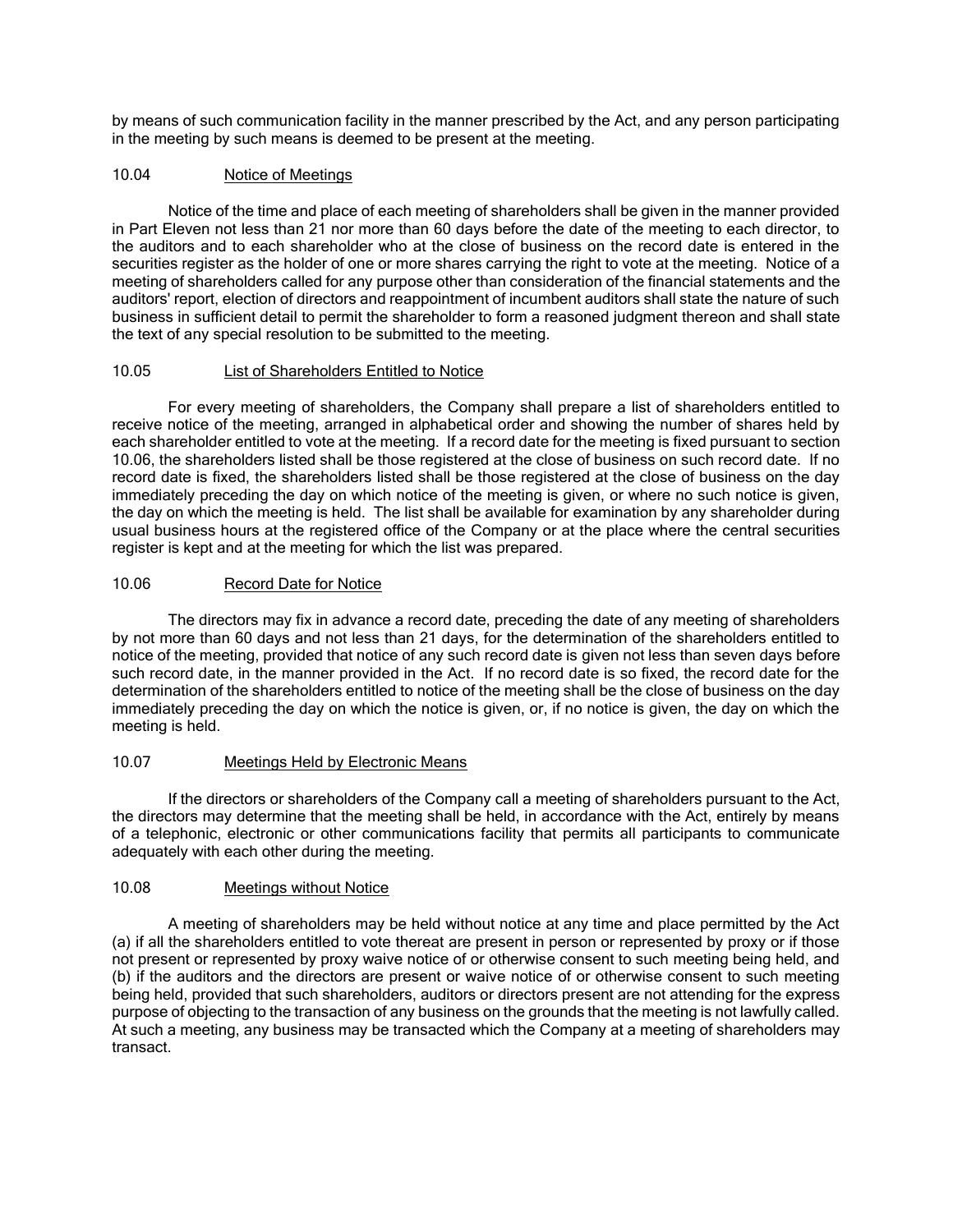## 10.09 Chair, Corporate Secretary and Scrutineers

The chair of any meeting of shareholders shall be the first mentioned of such of the following officers as have been appointed and who is present at the meeting: chair of the board, chief executive officer, president, lead director or a vice-president who is a shareholder. If no such officer is present within 15 minutes from the time fixed for holding the meeting, the persons present and entitled to vote shall choose one of their number to be chair. If the corporate secretary of the Company is absent, the chair shall appoint some person, who need not be a shareholder, to act as corporate secretary of the meeting. If desired, one or more scrutineers, who need not be shareholders, may be appointed by a resolution or by the chair with the consent of the meeting.

### 10.10 Persons Entitled to be Present

The only persons entitled to be present at a meeting of shareholders shall be those entitled to vote thereat, the directors and auditors of the Company and others who, although not entitled to vote, are entitled or required under any provision of the Act or the articles or by-laws to be present at the meeting. Any other person may be admitted only on the invitation of the chair of the meeting or with the consent of the meeting.

### 10.11 Quorum

Subject to the Act, a quorum for the transaction of business at any meeting of shareholders shall be two persons present in person, each being a shareholder entitled to vote thereat or a duly appointed proxy or proxyholder for an absent shareholder so entitled, holding or representing in the aggregate not less than 25% of the issued and outstanding shares of the Company carrying voting rights at the meeting of shareholders.

## 10.12 Right to Vote

Subject to the provisions of the Act as to authorized representatives of any other body corporate or association, at any meeting of shareholders for which the Company has prepared the list referred to in paragraph 10.05, a shareholder whose name appears on such list is entitled to vote the shares shown opposite their name at the meeting to which the list relates. At any meeting of shareholders for which the Company has not prepared the list referred to in paragraph 10.05, every person shall be entitled to vote at the meeting who at the time is entered in the securities register as the holder of one or more shares carrying the right to vote at such meeting. The persons entitled to vote at any meeting of shareholders shall be the persons entitled to vote in accordance with the Act.

#### 10.13 Proxyholders and Representatives

Every shareholder entitled to vote at a meeting of shareholders may appoint a proxyholder, or one or more alternate proxyholders, to attend and act as their representative at the meeting in the manner and to the extent authorized and with the authority conferred by the proxy. A proxy shall be in writing executed by the shareholder or their attorney and shall conform with the requirements of the Act. Alternatively, every such shareholder which is a body corporate or association may authorize by resolution of its directors or governing body an individual to represent it at a meeting of shareholders and such individual may exercise on the shareholder's behalf all the powers it could exercise if it were an individual shareholder. The authority of such an individual shall be established by depositing with the Company a certified copy of such resolution, or in such other manner as may be satisfactory to the corporate secretary of the Company or the chair of the meeting. Any such proxyholder or representative need not be a shareholder.

## 10.14 Time for Deposit of Proxies

The directors may specify in a notice calling a meeting of shareholders a time, preceding the time of such meeting by not more than 48 hours exclusive of non-business days, before which time proxies to be used at such meeting must be deposited. A proxy shall be acted upon only if, prior to the time so specified, it shall have been deposited with the Company or an agent thereof specified in such notice or, if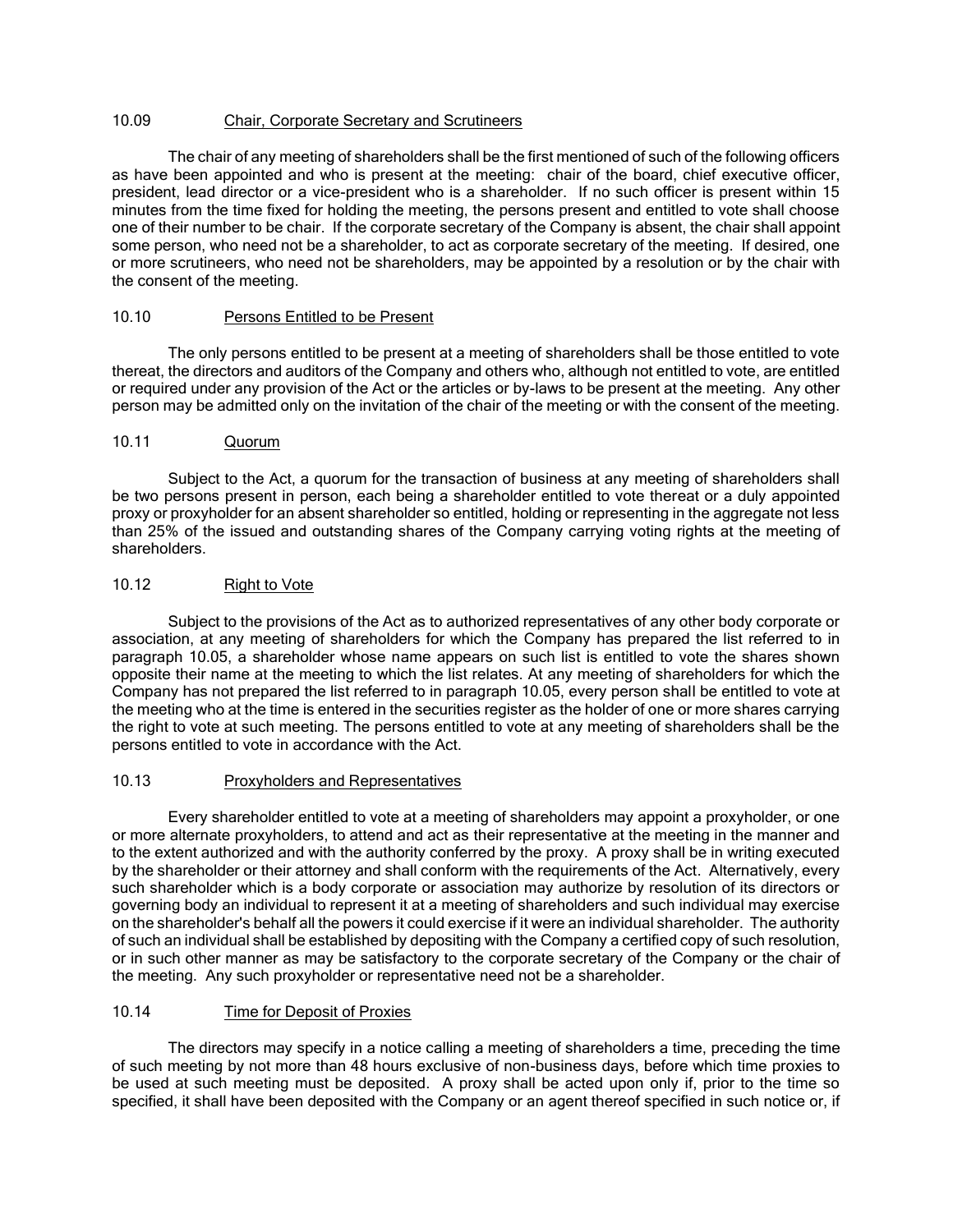no such time is specified in such notice, it has been received by the corporate secretary of the Company or by the chair of the meeting or any adjournment thereof prior to the time of voting.

## 10.15 Joint Shareholders

If two or more persons hold shares jointly, any of them present in person or represented by proxy at a meeting of shareholders may, in the absence of the other or others, vote the shares; but if two or more of those persons are present in person or represented by proxy, they shall vote together as one on the shares jointly held by them.

### 10.16 Votes to Govern

At any meeting of shareholders every question shall, unless otherwise required by the articles or by-laws or by law, be determined by the majority of the votes cast on the question. In case of an equality of votes either upon a show of hand or upon a poll, the chair of the meeting shall not be entitled to a second or casting vote.

### 10.17 Show of Hands

Subject to the Act, any question at a meeting of shareholders shall be decided by a show of hands, which may include such other indication of a vote made by means of the telephonic, electronic or other communication facility, if any, made available by the Company for that purpose, unless a ballot thereon is required or demanded as provided in section [10.18.](#page-16-0) Upon a show of hands, every person who is present, in person or by means of the telephonic, electronic or other communications facility, if any that the Company has made available for such purpose, and entitled to vote shall have one vote. Whenever a vote by show of hands shall have been taken upon a question, unless a ballot thereon is so required or demanded, a declaration by the chair of the meeting that the vote upon the question has been carried or carried by a particular majority or not carried and an entry to that effect in the minutes of the meeting shall be prima facie evidence of the fact without proof of the number or proportion of the votes recorded in favour of or against any resolution or other proceeding in respect of the said question, and the result of the vote so taken shall be the decision of the shareholders upon the said question. For the purpose of this section, if at any meeting the Company has made available to shareholders the means to vote electronically, any vote made electronically shall be included in tallying any votes by show of hands.

## <span id="page-16-0"></span>10.18 Ballots

On any question proposed for consideration at a meeting of shareholders, and whether or not a show of hands has been taken thereon, the chair may require a ballot or any person who is present and entitled to vote at the meeting may require or demand a ballot. A ballot so required or demanded shall be taken in such manner as the chair shall direct. A requirement or demand for a ballot may be withdrawn at any time prior to the taking of the ballot. If a ballot is taken each person present shall be entitled, in respect of the shares which they are entitled to vote at the meeting upon the question, to that number of votes provided by the Act or the articles, and the result of the ballot so taken shall be the decision of the shareholders upon the said question.

#### 10.19 Adjournment

The chair at a meeting of shareholders may, with the consent of the meeting and subject to such conditions as the meeting may decide, adjourn the meeting from time to time and from place to place. If a meeting of shareholders is adjourned for less than 30 days, it shall not be necessary to give notice of the adjourned meeting, other than by announcement at the earliest meeting that is adjourned. Subject to the Act, if a meeting of shareholders is adjourned by one or more adjournments for an aggregate of 30 days or more, notice of the adjourned meeting shall be given as for an original meeting.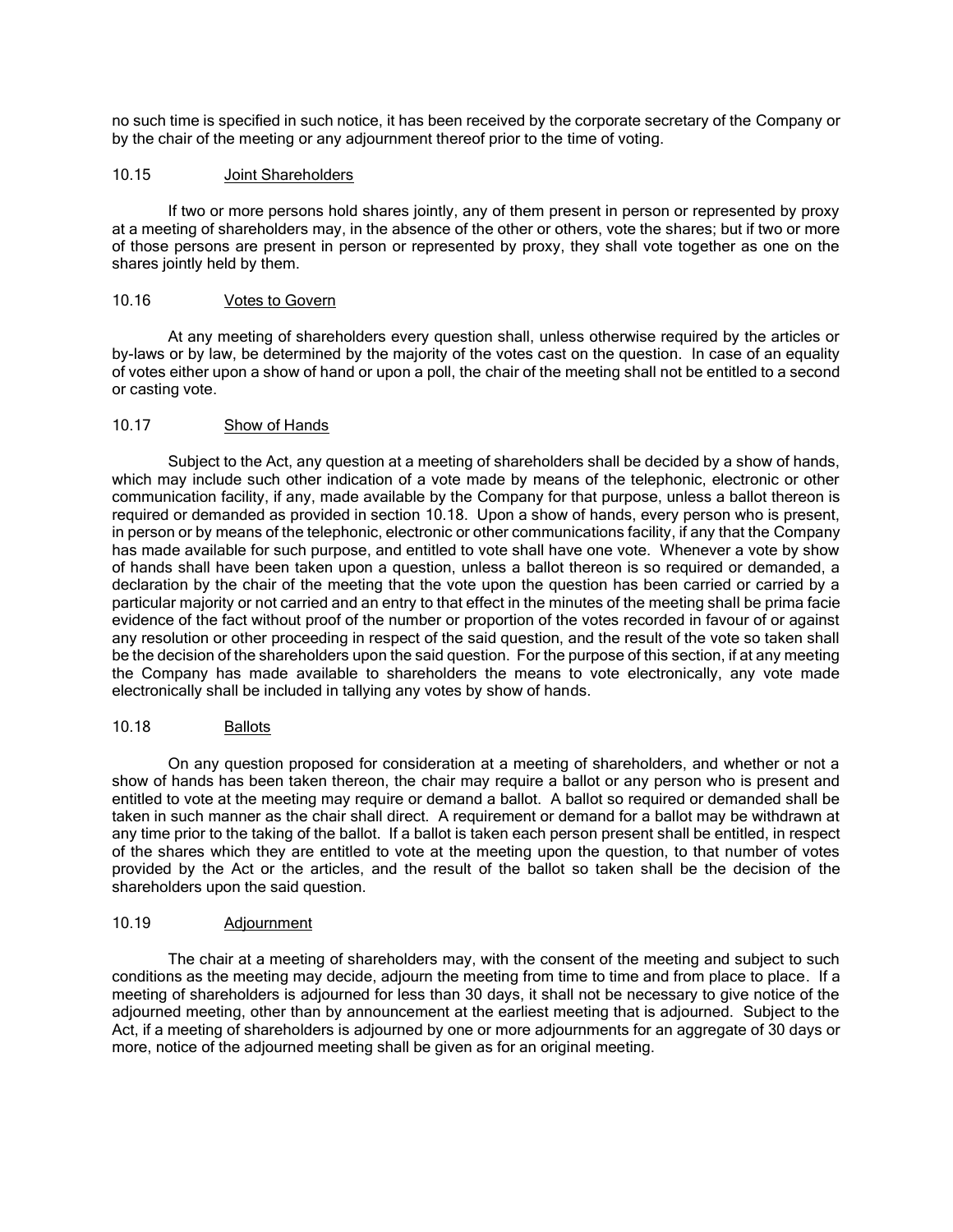# 10.20 Resolution in Writing

A resolution in writing signed by all the shareholders entitled to vote on that resolution at a meeting of shareholders is as valid as if it had been passed at a meeting of the shareholders unless a written statement with respect to the subject matter of the resolution is submitted by a director or the auditors in accordance with the Act.

#### PART ELEVEN NOTICES

#### <span id="page-17-0"></span>11.01 Method of Giving Notices

Any notice (which term includes any communication or document) to be given (which term includes sent, delivered or served) pursuant to the Act, the regulations thereunder, the articles, the by-laws or otherwise to a shareholder, director, officer, auditor or member of a committee of the directors shall be sufficiently given if delivered personally to the person to whom it is to be given; delivered to the recorded address of the person; mailed to the person's recorded address by prepaid or ordinary or air mail; sent to the person's recorded address by any means of prepaid transmitted or recorded communication; or an electronic document is provided in accordance with Part Twelve of this by-law.

A notice delivered as set out in this section is deemed to have been given when it is delivered personally or to the recorded address; a notice mailed as set out in this section shall be deemed to have been given when deposited in a post office or public letter box; and a notice sent by means of transmitted or recorded communication as set out in this section is deemed to have been dispatched or delivered to the appropriate communication company or agency or its representative for dispatch; and a notice sent by electronic means as set out in this section and Part Twelve shall be deemed to have been given upon receipt of reasonable confirmation of transmission to the designated information system indicated by the person entitled to receive such notice. The corporate secretary may change or cause to be changed the recorded address of any shareholder, director, officer, auditor or member of a committee of the directors in accordance with any information believed by them to be reliable.

#### 11.02 Signature to Notices

The signature of any director or officer of the Company to any notice or document to be given by the Company may be written, stamped, mechanically reproduced or electronically reproduced in whole or in part.

#### 11.03 Proof of Service

With respect to every notice sent by post it is sufficient to prove that the envelope or wrapper continuing the notice or other document was properly addressed as provided in this by-law and put into a post office or into a letter box. With respect to every notice or other document sent as an electronic document it is sufficient to prove that the electronic document was properly addressed to the designated information system as provided in this by-law and sent by electronic means. A certificate of the chair of the board, the chief executive officer, the president, a vice-president, the corporate secretary, the treasurer or the controller or of any other officer of the Company in office at the time of the making of the certificate or of a transfer officer of any transfer agent or branch transfer agent of shares of any class of the Company as to the facts in relation to the mailing or delivery of any notice or other document to any shareholder, director, officer or auditor or publication of any notice or other document shall be conclusive evidence thereof and shall be binding on every shareholder, director, officer or auditor of the Company as the case may be.

### 11.04 Notice to Joint Shareholders

If two or more persons are registered as joint holders of any share, any notice may be addressed to all of such joint holders but notice to one of such persons shall be sufficient notice to all of them.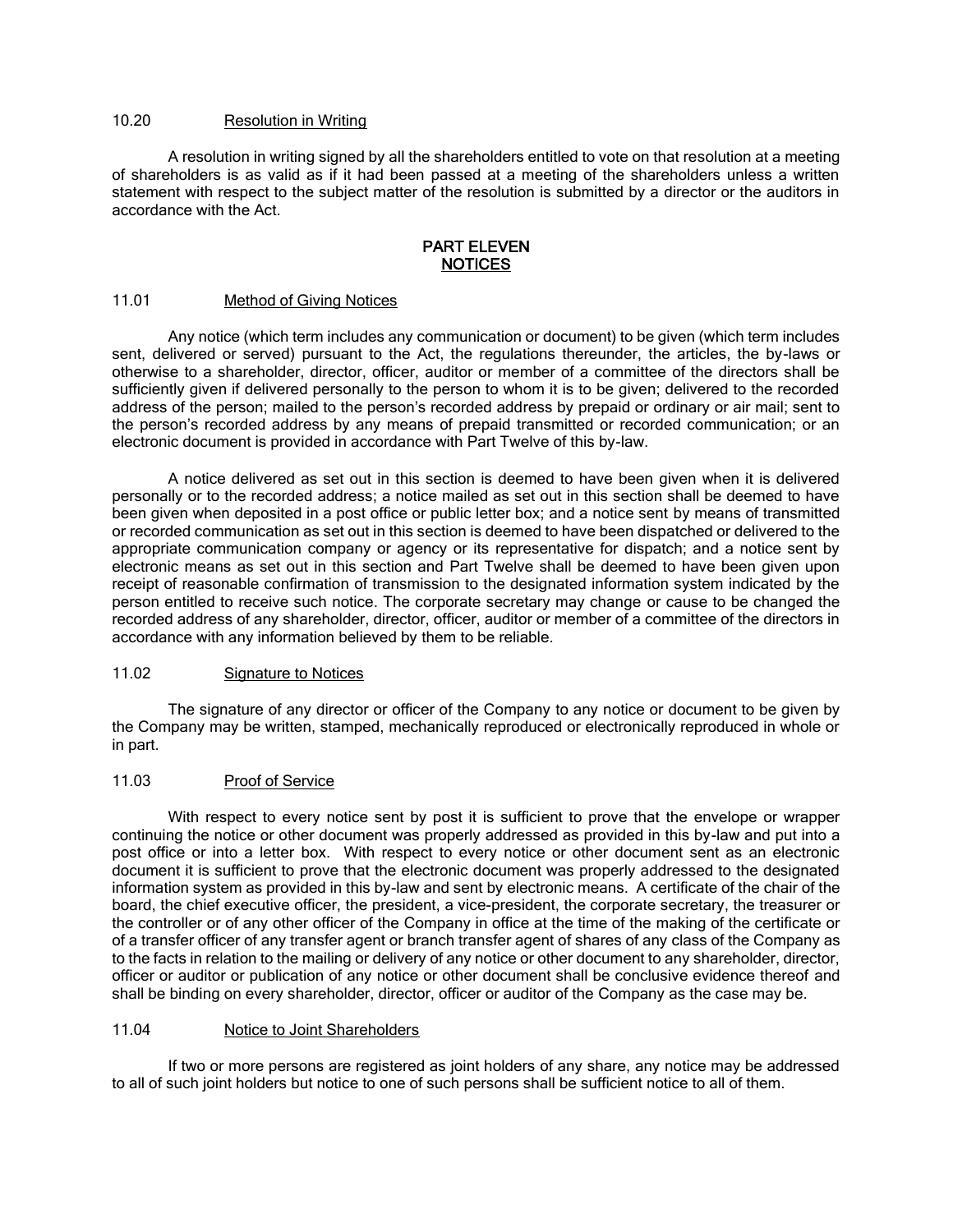### 11.05 Computation of Time

In computing the date when notice must be given under any provision requiring a specified number of days notice of any meeting or other event, the date of giving the notice shall be excluded and the date of the meeting or other event shall be included.

#### 11.06 Undelivered Notices

If any notice given to a shareholder pursuant to section [11.01](#page-17-0) is returned on three consecutive occasions because they cannot be found, the Company shall not be required to give any further notices to such shareholder until they inform the Company in writing of their new address.

#### 11.07 Omissions and Errors

The accidental omission to give any notice to any shareholder, director, officer, auditor or member of a committee of the board or the non-receipt of any notice by any such person or any error in any notice not affecting the substance thereof shall not invalidate any action taken at any meeting held pursuant to such notice or otherwise founded thereon.

#### 11.08 Persons Entitled by Death or Operation of Law

Every person who, by operation of law, transfer, death of shareholder or any other means whatsoever, shall become entitled to any share, shall be bound by every notice in respect of such share which shall have been duly given to the shareholder through whom they derive their title to such share prior to their name and address being entered on the securities register (whether such notice was given before or after the happening of the event upon which they became so entitled) and prior to their furnishing to the Company the proof of authority or evidence of their entitlement prescribed by the Act.

#### 11.09 Waiver of Notice

Any shareholder, proxyholder, representative, director, officer, auditor, member of a committee of the board or other person entitled to attend a meeting of shareholders may at any time waive any notice, or waive or abridge the time for any notice, required to be given to them or to the shareholder whom the proxyholder or representative represents under any provision of the Act, the regulations thereunder, the articles, the by-laws or otherwise and such waiver or abridgement, whether given before or after the meeting or other event for which notice is required to be given shall cure any default in the giving or in the time of such notice, as the case may be. Any such waiver or abridgement shall be in writing except a waiver of notice of a meeting of shareholders or of the board which may be given in any manner.

#### PART TWELVE ELECTRONIC DOCUMENTS

### 12.01 Creation and Provision of Information

Unless the Company's articles provide otherwise, and subject to and in accordance with the Act, the Company may satisfy any requirement of the Act to create or provide a notice, document or other information to any person by the creation or provision of an electronic document. Except as provided in the Act, "electronic document" means any form of representation of information or of concepts fixed in any medium in or by electronic, optical or other similar means that can be read or perceived by a person by any means.